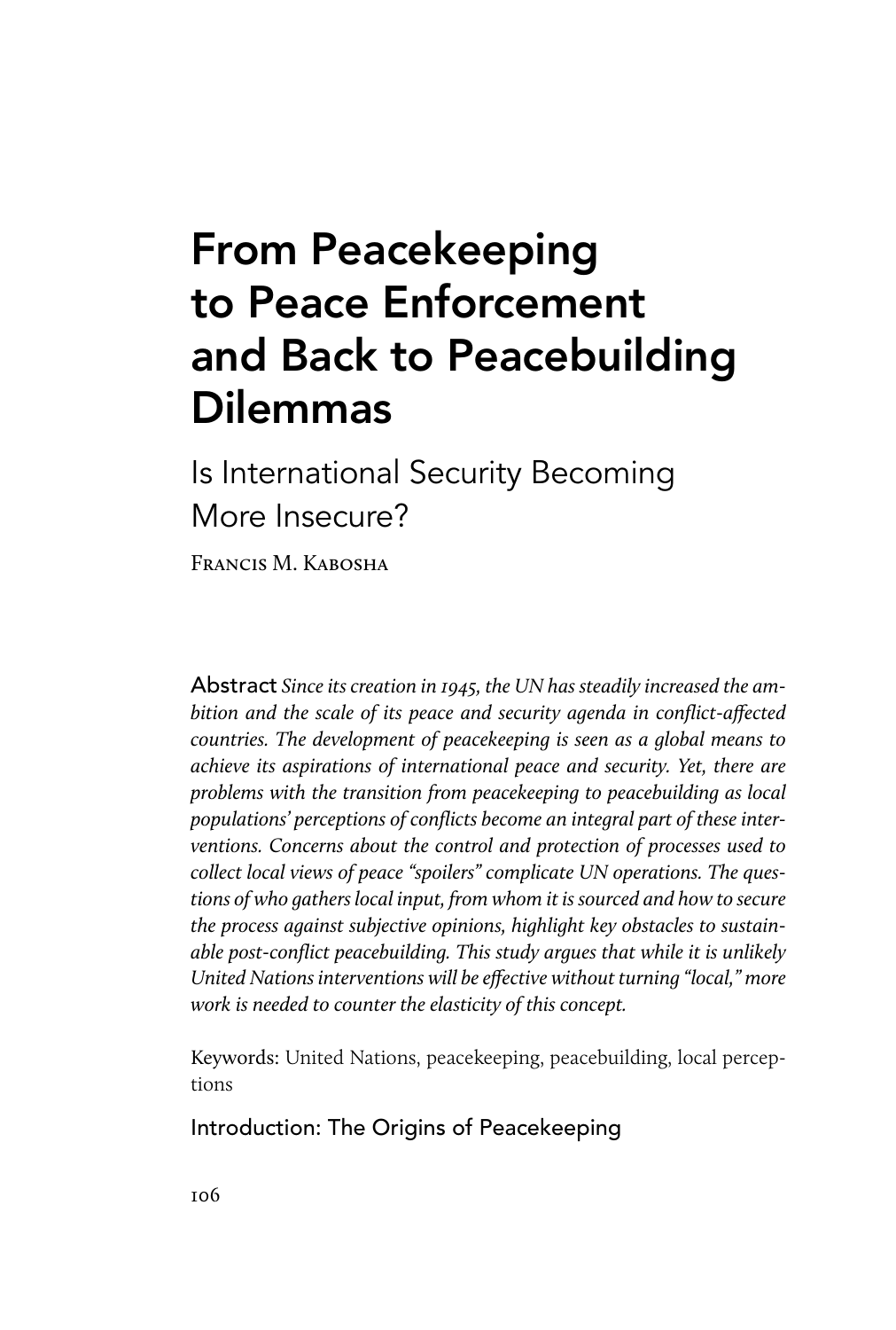The UN was founded in 1945 with the purpose of maintaining international peace and security, and its Charter authorises the UN Security Council (UNSC) to deploy armed forces to accomplish this mission. However, UN peacekeeping itself is neither an enforcement action, as outlined in Chapter VII of the Charter, nor the negotiated settlement of a conflict under Chapter VI. Rather, it has been described as 'an unwritten Chapter six-and-a-half' that emerged out of 'political improvisation and legal flexibility.<sup>21</sup> According to Doyle, peacekeeping refers to military and civilian deployments for the sake of establishing a 'United Nations presence in the field, […] with the consent of all parties concerned.'2 Simply, peacekeeping describes the use of both military and civilian agencies to respond to countries affected by wars and crises. It is, thus, a significant tool at the disposal of the international community at times of human rights violations.

UN peacekeeping activities developed rapidly through the work of former UN Secretary General Dag Hammaskjold and former UN General Assembly president Lester Pearson.3 The genesis lay in the assumption that there was always a need to restore peace on the ground.<sup>4</sup> In general terms, peacekeeping aimed first to contain violence and prevent its escalation into war; second, it was meant to limit the intensity and geographical spread of war once it broke out; and third, it attempted to consolidate ceasefires and create space for reconstruction after the end of a war.5 Raven-Roberts, for instance, traces a path of progress from the UN's formation to 1989 when fifteen peacekeeping operations were established.<sup>6</sup> This suggests that all these operations except for the Congo mission of 1960-1964, were based on the consent of the parties to the conflict, the non-use of force except in self-defence and the values of political neutrality and impartiality.7 As such, they constituted what has been referred to as 'first-generation peacekeeping.'8 In other words, they were part of a "buffer" model of peacekeeping, with forces standing between belligerents with the goal of deterring active conflict. Here, the focus was on presenting peacekeeping in terms of conflict management or peace enforcement operations. Since then, different forms of peacekeeping have evolved. Early narrow operations which simply patrolled ceasefires have, thus, made way for far more complex and multi-dimensional missions. The latter seek to impose a specific – normally liberal – order in the territory where they are located.9 The Legal Framework for Peacekeeping

There are two legal approaches to understanding peacekeeping: as tra-

Francis M. Kabosha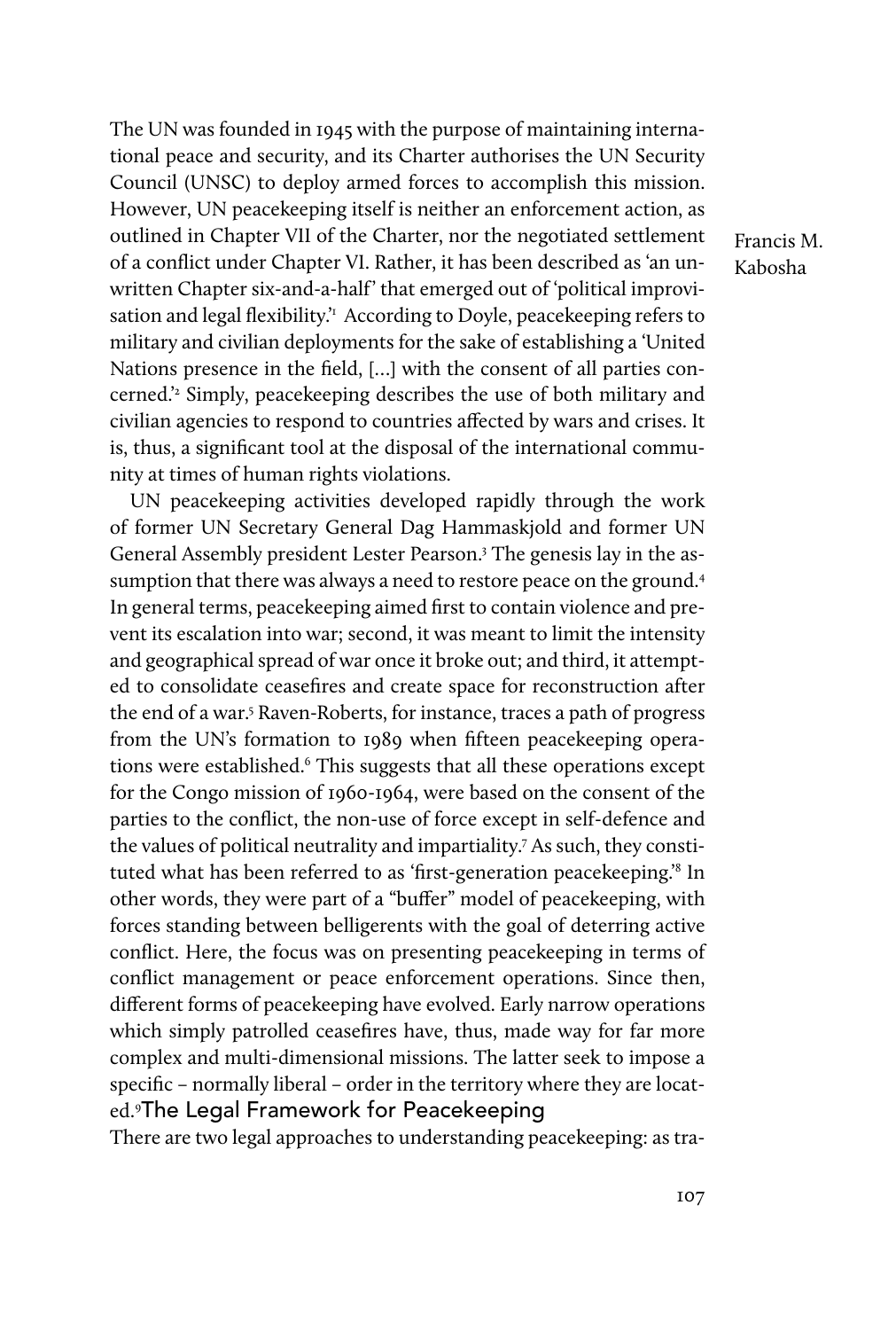ditional peacekeeping (Chapter VI missions) and as peace enforcement operations (Chapter VII missions). Bellamy defines traditional peacekeeping operations as attempts to create a space for the political settlement of disputes between states.<sup>10</sup> These missions were authorised under Chapter VI of the UN Charter and involved the monitoring of ceasefires on a consensual basis where monitors were either unarmed or, if armed, restricted to working within the terms of a specific mandate with the use of force only permitted in self-defence. The action was sanctioned based on the neutral position of interveners and the consent of the parties to the dispute. Traditional peacekeeping was, thus, usually characterised by the high level of consent among conflicting parties and by interveners who adhered to impartiality; its purpose was to enable the discussion of peaceful resolutions to disputes. An impartial "third party" was deployed only after the conflict had become violent and protracted. Notably, this framework did not give peacekeeping operations any functional role in terms of conflict resolution, improving communicative dialogue, building trust or encouraging social, political and economic regeneration in affected communities. Rather, it was a relatively narrow undertaking that sought to contain conflict rather than eradicate it.

As the world moved towards the end of bipolar military rivalries, an alternative to traditional peacekeeping was developed to respond to new security threats emanating from the changing international political system. Brutal civil wars that engulfed Balkan and African nations in violence created opportunities for the expansion of peacekeeping engagements in scope and coverage. This alternative, referred to as "peace enforcement," was trialled in the 1990s in Somalia after an earlier attempt by the UN mission in the Congo in the  $1960s$ .<sup>11</sup> The new approach was meant to strengthen UN peacekeeping operations in order to guarantee international order and justice.<sup>12</sup> In contrast to traditional peacekeeping, peace enforcement was an operation that aimed to impose the will of the UNSC through direct military action.<sup>13</sup> It was done with only a low level of consent and questionable impartiality.

We can see, thus, that a multitude of security threats compelled policymakers and UN officials to redefine the doctrine of peacekeeping as peace enforcement under Chapter VII of the UN Charter.14 Emerging civil wars, in particular, created the momentum to rethink and restructure peacekeeping operations.<sup>15</sup> The term "peacekeeping" itself gained greater prominence in the 1990s as the world realised that matters

*cejiss 1/2015*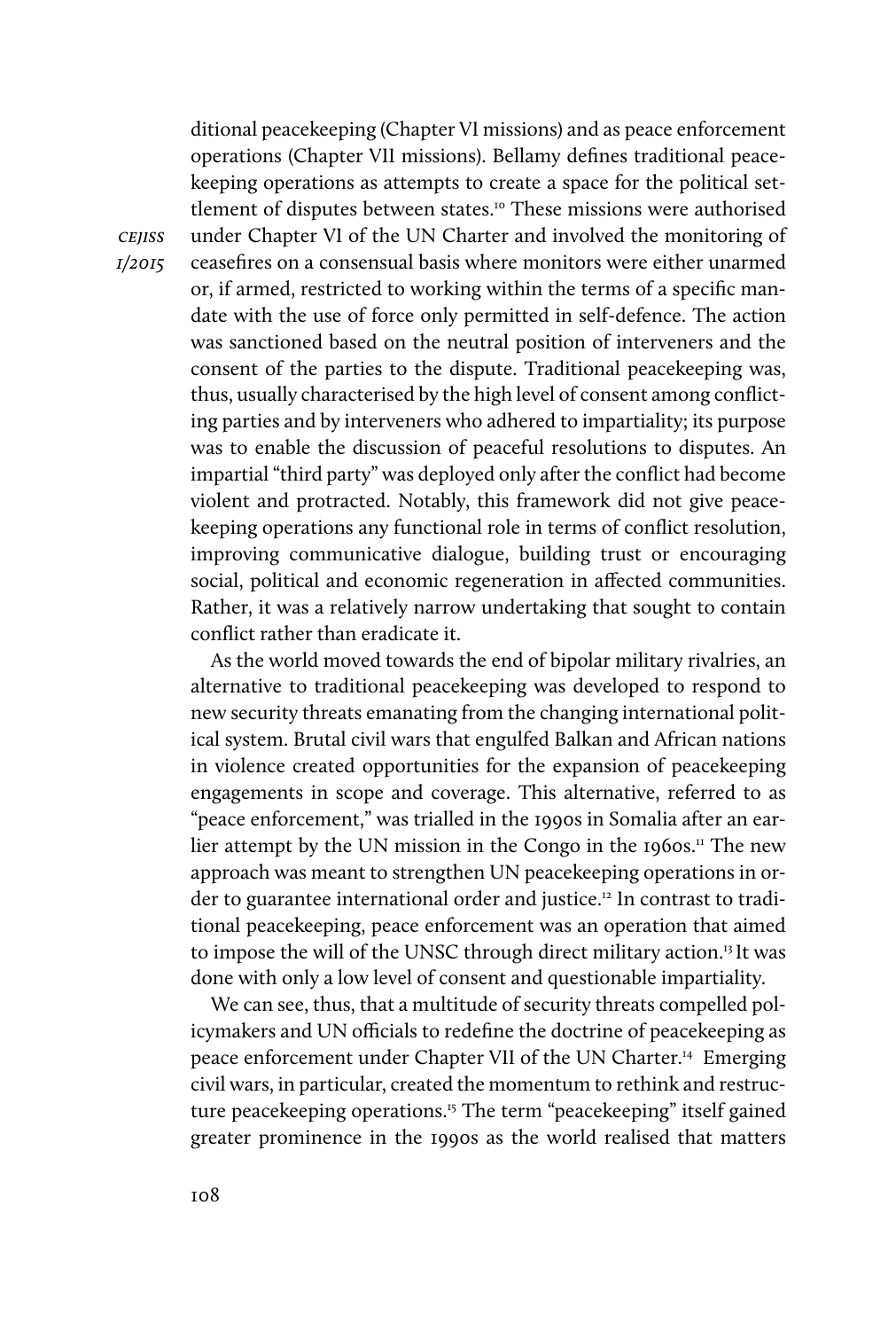once cordoned off from UN intervention such as civil wars and humanitarian crises within sovereign states, had become legitimate concerns for the UN and the international community at large.

The 1992 'agenda for peace' put forward by then UN secretary-general Boutros-Boutros-Ghali, was a turning point in the history of peacekeeping. This unprecedented level of UN involvement in conflict situations brought about exponential growth in peacekeeping operations. This growth was accompanied by fundamental changes in the character, role and constituencies of these missions. As a result, the single-mandate operations associated with traditional (first-generation) peacekeeping evolved into a multitude of tasks and actors, taking on a multilateral, multidimensional and multicultural character. Additional troops came largely from nations in Asia and Africa.

Seen from this perspective, the 1990s marked the commencement of second-generation peacekeeping, conducted with a broader mission in mind. The number of peacekeeping missions surged to thirty-five between 1989 and 2001, with a total of 47,575 people deployed in peacekeeping operations.16 This new world order altered the traditional legal and political landscape as international human rights mechanisms started to override domestic sovereignty. Here, the perception of human rights as a Western concept was outweighed by respect for people's rights as a global principle of good governance. At the same time, the outcomes of these missions were mixed. While operations in Cambodia, Namibia, Mozambique, Guatemala and El Salvador were success stories, those in Angola, Somalia, Bosnia and Rwanda exposed the pitfalls of responding to these conflicts. Sanctioned to ensure respect for peace agreements, these interventions saw the intervening force become a party to the conflict as it enforced a military outcome.<sup>17</sup> Peace enforcement represented a drastic departure from traditional peacekeeping; it was an approach operating in wholly different circumstances and with radically different aims.

### The Reform of Peacekeeping

Periods of UN reform were linked to the transforming of traditional peacekeeping and peace enforcement operations into multi-dimensional operations. Such reforms aimed to ensure stable conditions by way of diplomacy, mediation and negotiations in place of quasi-military force.<sup>18</sup> These measures followed the UN reform agenda (the 1997) 'Programme for Reform') that would become an institutional blueprint *From Peacekeeping to Peace Enforcement and Back to Peacebuilding Dilemmas*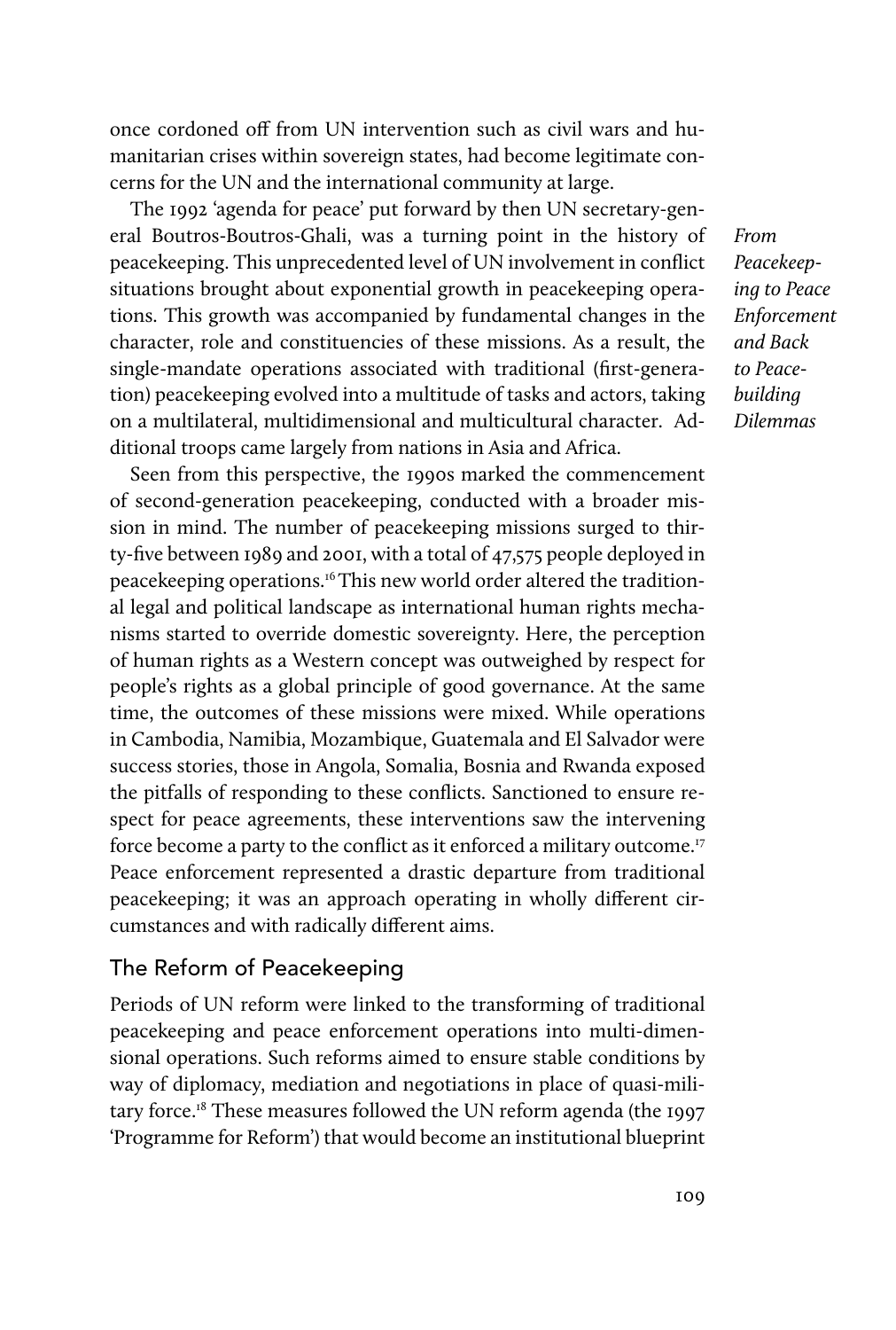three years later with the release of the *Report of the Panel on United Nations Peace Operations* (the Brahimi report).19 Based on the latter's recommendations, the United Nations secretary-general (UNSG) tasked its special representative (SRSG) with providing political guidance to the UN resident/humanitarian coordinators. This initiative aimed to develop more coordinated and cohesive UN field operations.<sup>20</sup> Though it encouraged institutional diversity and overlapping functions, it also complicated the coordination of UN agencies.<sup>21</sup>

At mission level, integration reforms included increasing the authority and responsibilities of the SRSG (as head of multi-dimensional UN peacekeeping operations) and "multi-hatting" the deputy SRSG/resident coordinator/humanitarian coordinator so that he or she also took on the role of nominal head of the UN country team (UNCT).<sup>22</sup> The changes focused additionally on re-organisation, intra-agency lines of authority and relations with other actors.<sup>23</sup> Under the new organisational structure, the SRSG was responsible for the mission as a whole, including its political, military and humanitarian responses. While the SRSG led the UN mission, coordination of the UNCT and the Department of Peacekeeping Operations (DPKO) was primarily managed by the deputy SRSG in charge of humanitarian affairs.<sup>24</sup> The structure of each mission was to be drawn up based on local requirements:

> An Integrated Mission is one in which structure is derived from an in-depth understanding of the specific country-setting [. . .] form (mission structure) should follow function and be tailored to the specific characteristics of each country setting.

A 2005 report on the performance of reform programmes also strongly indicated that the key points in the debate were integration, coordination and coherence*.* This meant taking a holistic approach to understanding and dealing with the coordination of activities, with no single agency or set of agencies being seen to have the full answer or capacity within its means.25The military was, thus, to remain in a support capacity; its role was to guarantee and maintain a secure environment in which civilian components could conduct their work.<sup>26</sup> Emerging out of the post-Cold War environment, these "multidimensional" operations sought not just to halt conflicts temporarily but actually to end them, moving from simple peacekeeping to peacebuilding.<sup>27</sup> This view is supported by Fetherston, who argues that the practice

*cejiss 1/2015*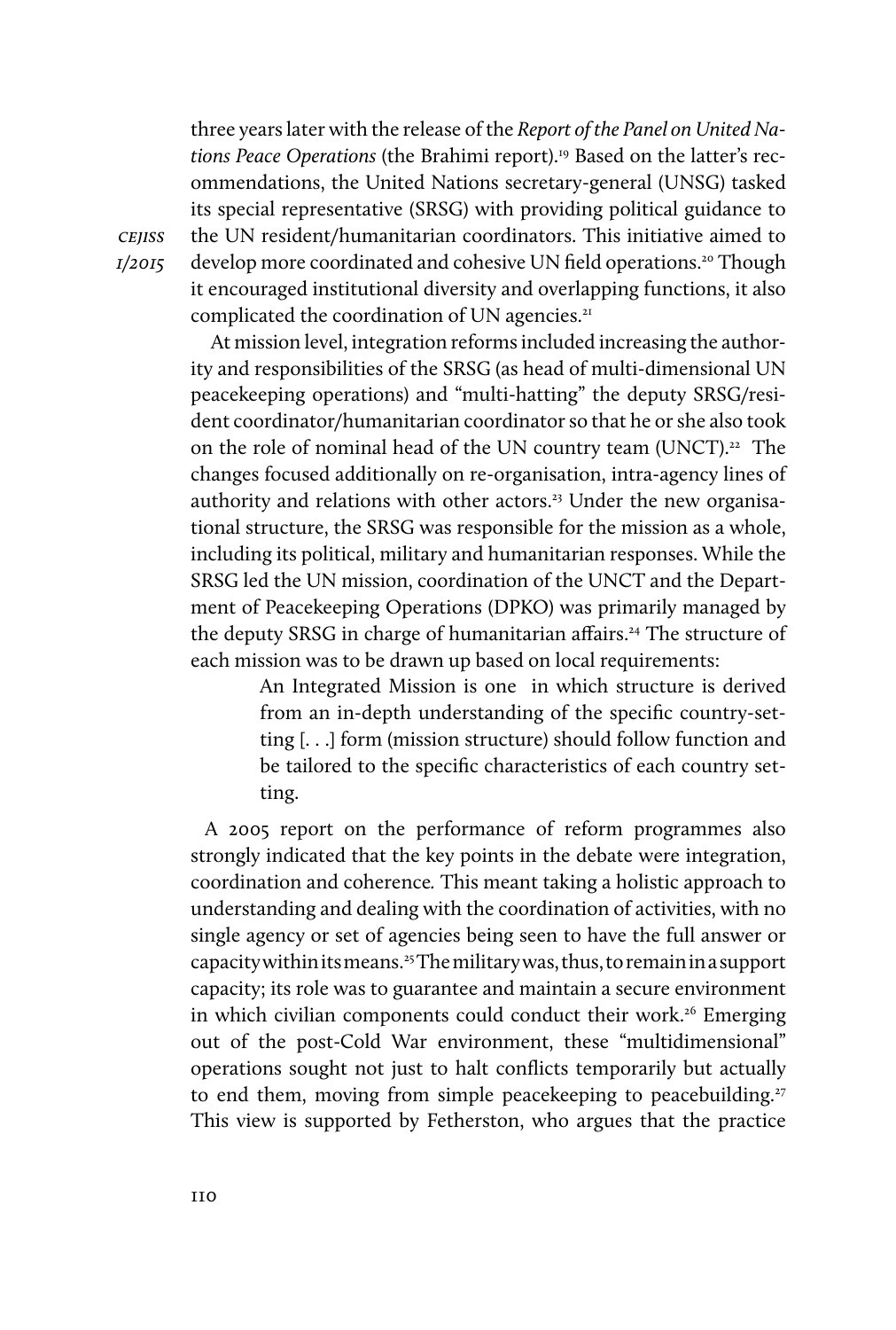of peacekeeping was to be based on a theoretical framework that highlighted both the means available to peacekeepers and the desired ends.28 This could serve, she notes, to train peacekeepers better in the art of conflict resolution. This was a cosmopolitan approach in a landscape of global governance, and it might be called the thirdgeneration of peacekeeping. On the other hand, Rubinstein cautions against viewing these new forms as entirely superseding earlier ones, suggesting that they might better be conceived as different styles of operation.29 The migration from a buffer-type to an all-encompassing peacekeeping would, then, reflect the view that peace-keeping was important, but only one early step in an overall effort. Thus, as the UN has continued to reform its global mandate, the engagement for peace has come to include the achievement of democracy, post-conflict rehabilitation, justice and civilian protection.30

When put in a single basket, all three generations of peacekeeping may be better understood as "peace support operations." Borrowing from Bellamy's definition, peace support operations are processes that support the establishment of liberal democracy in formerly war-torn societies. They are multifaceted, with significant numbers of both military and civilian components being built around broad and flexible understandings of consent, impartiality and the minimal use of force.<sup>31</sup> Peace support operations are carried out with the aim of reaching a resolution through the reconciliation and transformation of the issues among competing parties rather than forced termination of the conflict. These operations are designed primarily to create or sustain conditions where political and diplomatic efforts may prevail. Concepts of military strength or defeat are less central to peace support operations since military components should in many instances complement diplomatic, economic, development and humanitarian efforts, all revolving around the overarching political objectives. These efforts enhance the whole state-building package with the goal of developing and exporting frameworks of good governance.<sup>32</sup> As a 2010 secretary-general's report to the Special Committee on Peacekeeping Operations put it, an integrated approach to early peacebuilding can be successful if every actor is clear about their contribution, capable of delivering it and works in cooperation with partners.<sup>33</sup> These approaches have increasingly been accepted as the central measures through which the problems of weak or failing states can be addressed.34 These moves are considerably more ambitious since they actually seek to resolve violent Francis M. Kabosha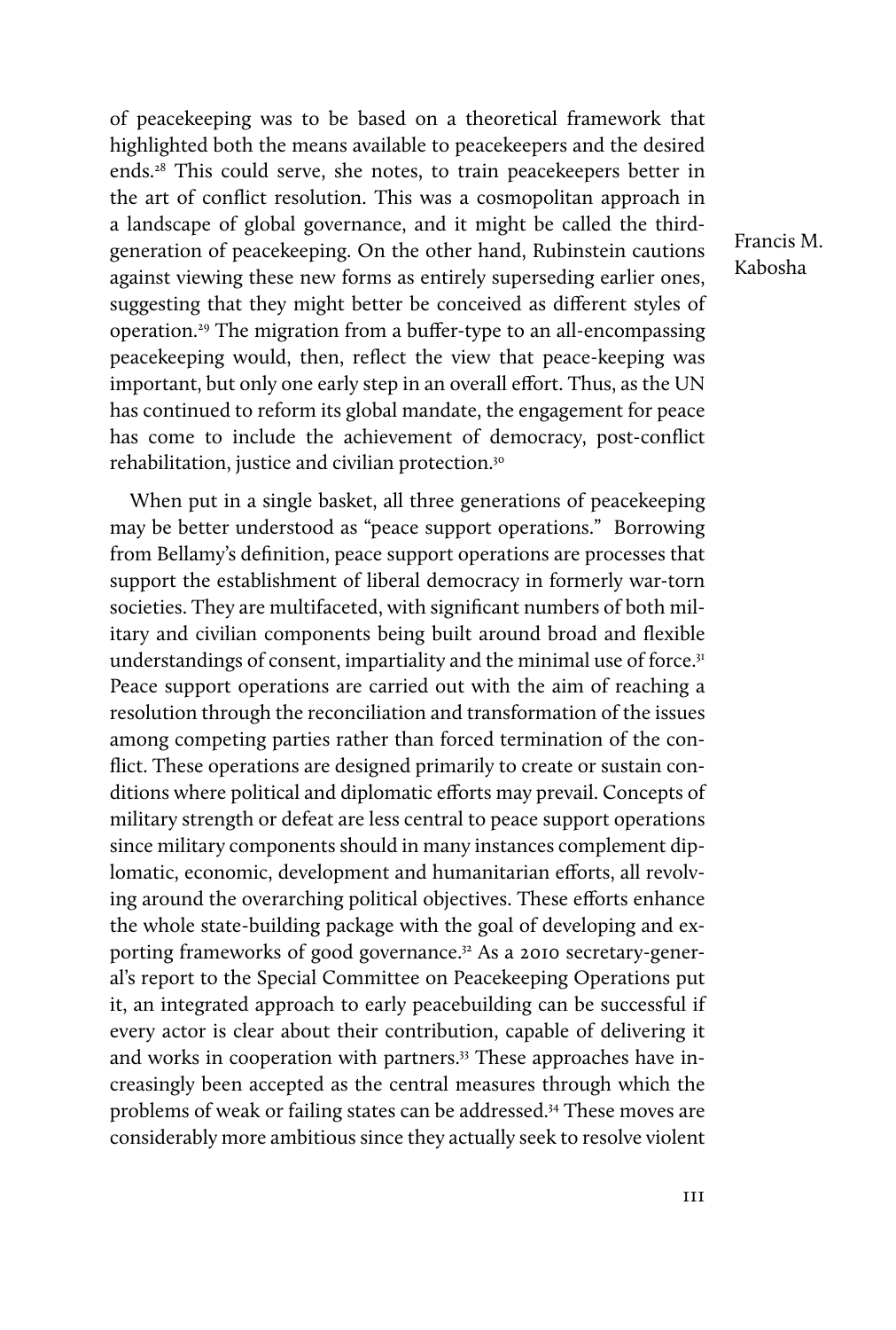conflicts by putting tools in place to prevent their recurrence. This is done through a deeper engagement with the social, cultural, economic and political dictates of affected populations. Peace support operations should then be view a form of conflict resolution mechanism; it is, thus, held that the timing and techniques employed by peacekeepers could be made more effective if tied to a general post-conflict reconstruction strategy.

*cejiss 1/2015*

## The Peacekeeping and Peacebuilding Context

Concepts such as peacekeeping and peacebuilding have become part of the global vocabulary with which "failed states" are socially re-engineered. At the same time, these terms continue to stand behind mission mandates.<sup>35</sup> They are rolled out in a context of "new" wars whose characteristics again seem to be changing, producing a common narrative about the new contours of global peace and security; armed violence is the direct product of these new patterns. Banfield notes that 'an observer of conflict trends attempting to capture "20th century conflict" in 1914 would surely have missed a number of unpredictable developments.'36 Simply, our understanding of peacekeeping and the value it adds to peacebuilding is unequal to the problems against which that understanding is framed. One notable limitation of the goals of peacekeeping missions is their weak link to the factors that underpin contemporary conflicts. This gloomy picture of peacekeeping means its success must be measured in terms of the amount of "negative peace" maintained by operations. To date, multi-dimensional operations have wrestled with strategies to engage with the real constraints of conflict situations. The world audience is still grappling with how to understand the nature of the peace constructed through UN peace operations. Richmond observes that a liberal concept of peace is the main product of such operations; this is constructed within the framework of the liberal international order, consisting, he claims, of an international community made up of democratic states.<sup>37</sup> In a related vein, Pugh contends that the peacekeeping concept is based on a problem-solving model that seeks initially to stabilise the existing order and then tries to enhance it within the liberal international community.<sup>38</sup>

The UN has undertaken tremendous reforms with the aim of smoothing the ground for operations, distinguishing the use of military force and traditional peacekeeping by reference to coordination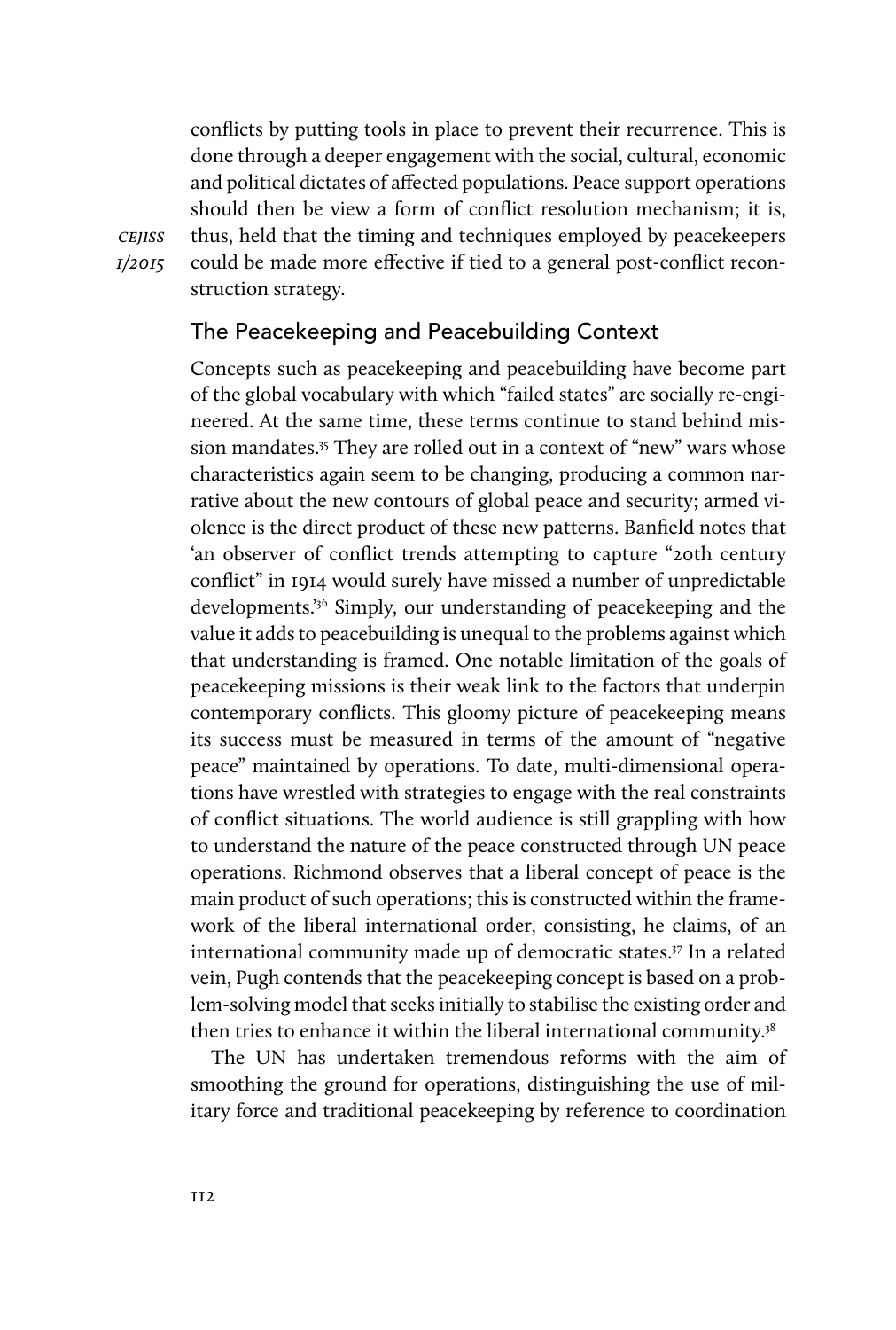mechanisms, rules of engagement and mandates. All these efforts highlight the UN's push to resolve as opposed to just managing conflicts. "Positive peace" should be attained through modern multi-dimensional peace operations; this contrasts with the negative peace supported by more traditional peacekeeping. Since the word "peace" has meaning according to how it is used by an affected population, it may be refined with external support, but a deeper engagement with local dictates remains essential. This is also a sure way to transfer capacity to the local institutions that will ultimately contribute immensely to remaking the international order. In this regard, the civil wars which the world community experienced in the early 1990s could not be healed through peacekeeping measures alone.<sup>39</sup> Instead, the international armed forces involved in these interventions had to change how they conducted missions in conflict situations to encompass the wide range of tasks that fell under the rubric of peace operations.40 Shifting the focus of efforts, training and resources to local contexts is, then, vital if we are to improve the prospects of peacekeeping becoming transformative peacebuilding. This shift makes the complex relationships among the "international," "national" and "local" levels more meaningful and workable. In its absence, the global body struggles to build lasting peace in a world of uncertainty and conflict. The liberal peace model has, thus, come under sustained pressure and criticism due to its perceived failure in practice.<sup>41</sup>

Understanding local realities as the tools for programme design is very crucial for the success of UN missions. Local perceptions dismantle what Galtung has explained as peacekeeping's tendency to focus on direct rather than structural sources of violence.<sup>42</sup> While it is appreciated that peacebuilding is not the core task of either military or civilian actors alone, there is general agreement that both these entities affect the dynamics of any conflict where they are deployed. Lederach's peacebuilding framework offers us a space in which to analyse these crucial issues and a way to develop best practices that could have a transformative impact.43 According to this framework, peacekeeping should be divided into the peacebuilding issues of local submission, local co-option and establishing a platform to unlock the multiple and often hidden forms of resistance. This is the way to expose the acceptance, domination and resistance that create tension between international and local peacebuilding interlocutors. In this regard, peacekeepers' goal of establishing safety and stability in war zones re*From Peacekeeping to Peace Enforcement and Back to Peacebuilding Dilemmas*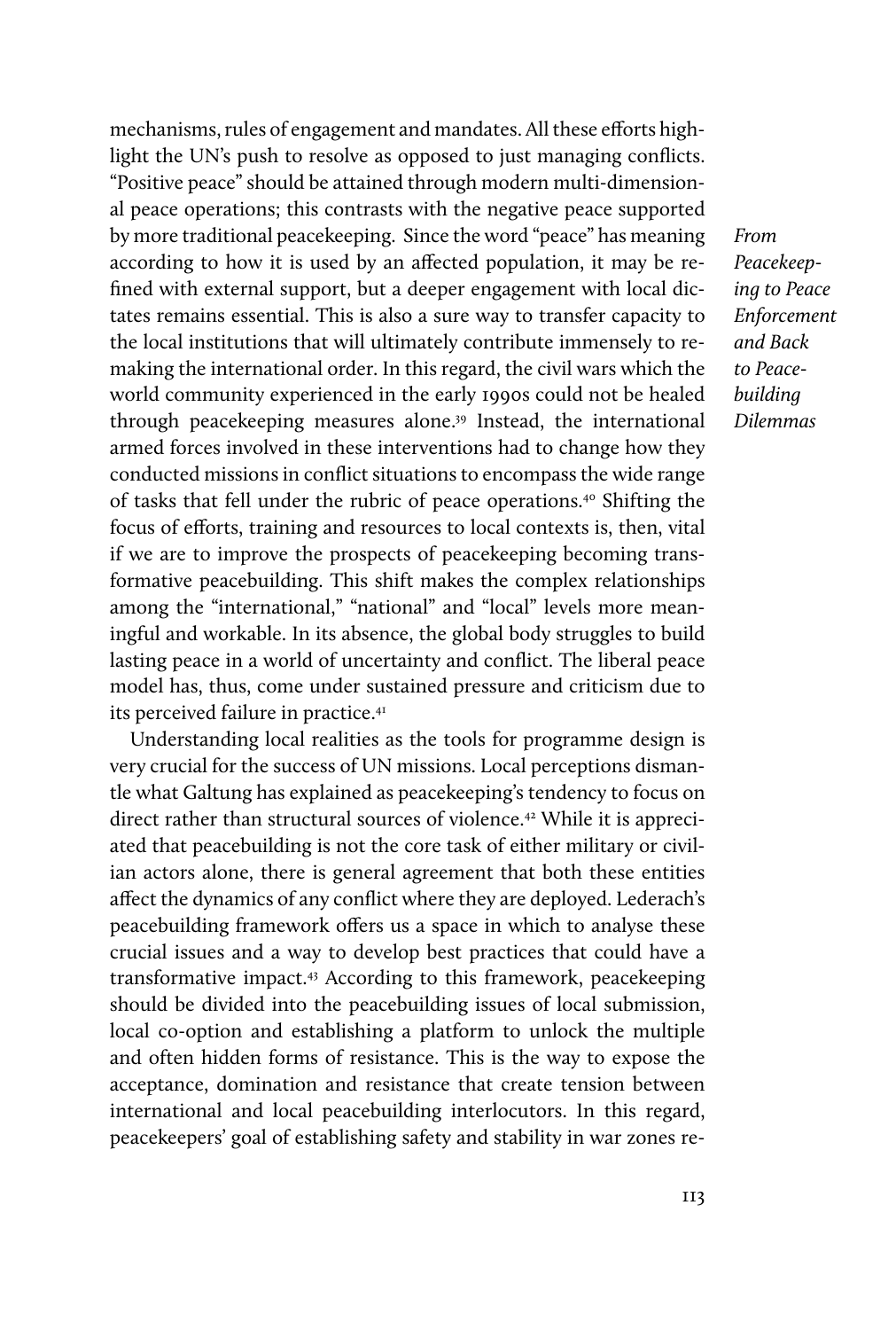mains as vital as it was many decades ago. However, it is an approach that is insensitive to local cultures; in other words, it is not rooted in the cultures, traditions and prevailing customs of the societies where interventions happen.44

*cejiss 1/2015*

In contrast, peacebuilding seeks to create the conditions for positive peace in the community at large by addressing and transforming the underlying circumstances that led to (or may again trigger) conflict. It is a process in which the players drive through a bottom-up intervention based on conflict prevention, multi-track diplomacy and the creation of "local capacities for peace." This complements topdown state-building that seeks to stabilise the situation by attaining reasonable levels of security and institutionalisation before proceeding with liberalisation.<sup>45</sup> The liberal approach is, then, a broad picture that can accommodate a wide range of political and economic structures as well as diverse methods for engaging with the inhabitants of societies at war. This also explains the lack of any realistic alternative to the liberal peacebuilding strategy. Barnett, for instance, proposes the use of approaches that enhance individual freedom and government liability as a way of achieving sustainable peace in post-conflict societies.46 However, such moves can only be sustained through engaged relations with local people. Arguably, without local participation in reconstruction projects, external efforts tend to misdirect the process. Mission success therefore depends on three main variables—*consent, impartiality and force*—which are constantly under tension in a conflict atmosphere. They are not constant and may singularly or collectively shift during the course of an operation in line with the ever-changing conflict dynamics on the ground.

In this regard, peace is understood to germinate in the reconstruction and transformative processes which lead to democratic states.<sup>47</sup> At the same time, from a conflict resolution point of view, the goal remains to end violent conflict and prevent its recurrence. In the past, the legitimate use of international force on humanitarian grounds, has occasionally paved the way for other reconstruction activities to take hold. But these practices have preceded any clear understanding of how international engagement can be maintained and coordinated most effectively.48 The underlying assumption behind such interventions is that they provide the ultimate resolution to a conflict and will inevitably trigger a sustainable peace process. Human rights protection, humanitarian assistance and development projects have, thus, all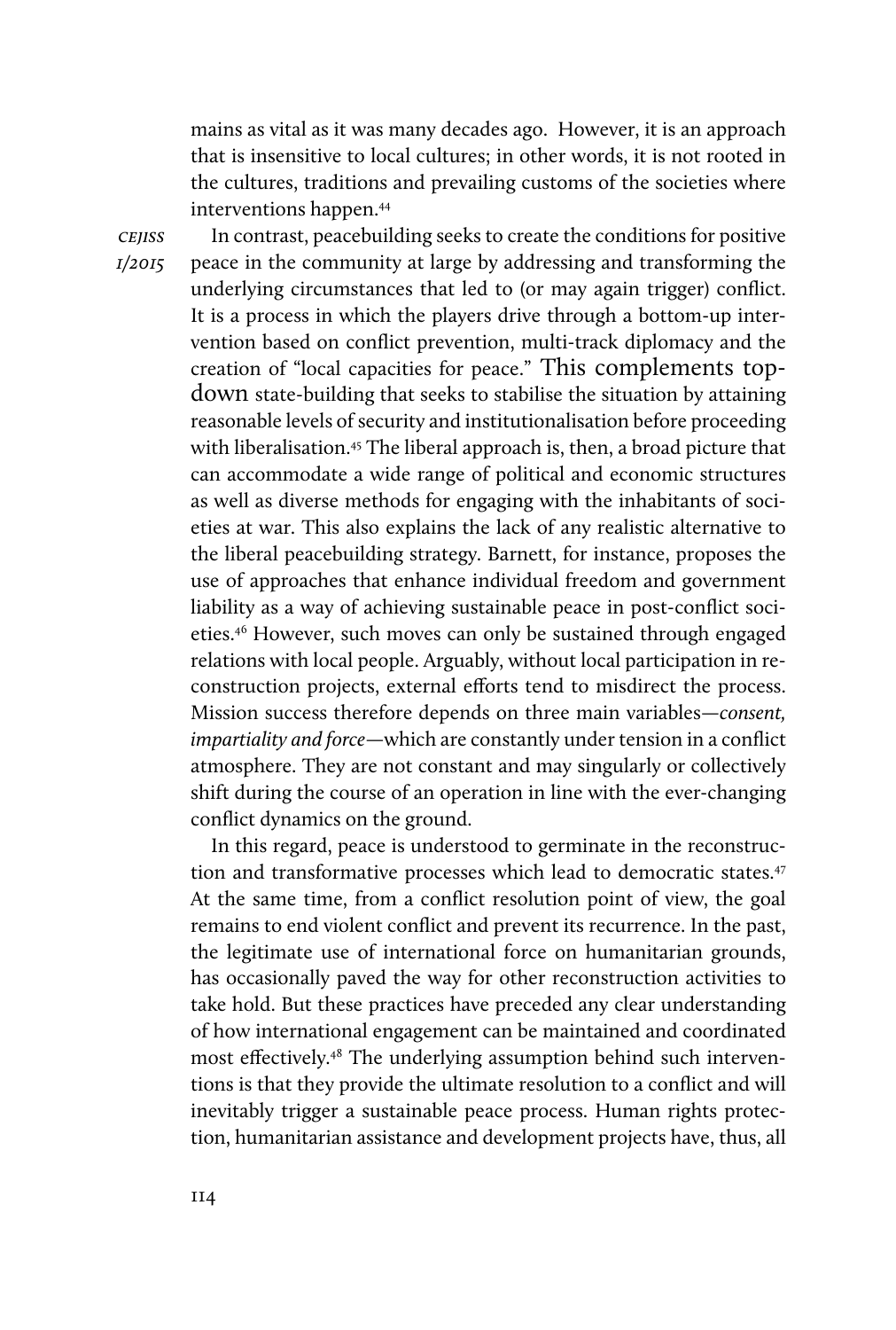been viewed as grounds for peace zones. They are placed under a single banner as matters that provide "solid avenues" for legitimate intervention. Alongside these policy and operational shifts, peacebuilding tasks have been sub-contracted to a spectrum of other actors and, thus, are no longer the sole domain of the UN. As Richmond observes, there has been unprecedented acceleration in the privatisation of peace as well as the sub-contracting of peace activities to private actors.49

Supported by the UN Charter, several initiatives including the secretary-general's 1992 report *Agenda for Peace,* have sought to improve the process of exporting peace to war-torn societies. These steps have either ambitiously introduced or attempted to strengthen early warning systems along with peace-making, preventive diplomacy, peacekeeping and peace enforcement programmes, all as a means to get at the causes of social injustice. Operationally, this has entailed carrying out the disarmament, demobilisation and reintegration (DDR) of ex-combatants, facilitating the return of refugees and internally displaced persons (IDPs), monitoring elections, reviving the economic sphere for job creation, establishing functioning governments and the rule of law, facilitating reconciliation for social reintegration and promoting inclusive political participation. According to Chandler, the key lies in ensuring a level of 'domestic sovereignty' that would allow states to adequately tackle the factors that brew violence.<sup>50</sup> This is because certain democratic principles are considered integral for the creation of long-term sustainable conditions for peace.<sup>51</sup> Paris endorses proxy governance as one way to assist conflict zones.52 Nevertheless, the recipients' experience, culture, identity and geopolitical locations remain vital ingredients in post-conflict peacebuilding. This demands that UN interventions be plotted and rolled out from inside conflict situations despite the challenges of fusing local perspectives with the global agenda. Peacebuilding is a responsibility that demands multiple actions from an array of actors across a society.53A lack of human security means there are inadequate conditions to foster peaceful relations especially when violence does not cease with the end of general hostilities, but continues during peace time as well.54

At the same time, the world community still requires clarification about who constitute "locals." This is particularly relevant in ethnic and transnational civil wars that produce many IDP and refugee camps, which are sometimes secretly used as sites for revolutionary acts. These scenarios make it more difficult for the United Nations to Francis M. Kabosha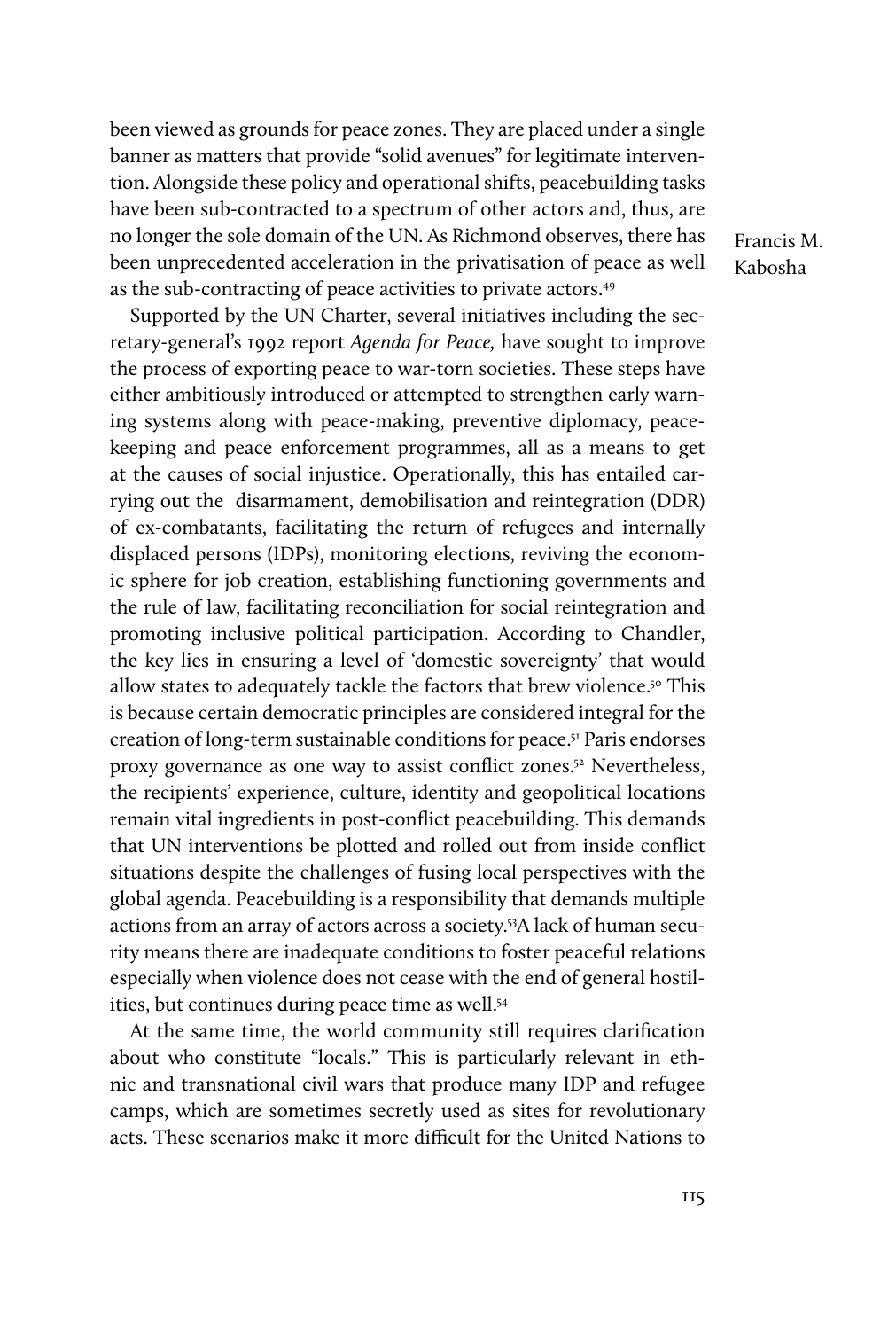arrange for the cooperation of local actors, thereby leaving governance functions in the hands of external players. Groups such as rebel factions, secessionists and guerrillas, thus, become opportunists in these wars where violence and crime interact. In the contemporary world, conflict is explained as deriving from the violence inherent in political, economic, cultural and geopolitical structures.55 In this regard, peace may be understood to halt human rights violations by ending violent conflicts.56 Conflict resolution initiatives need then to be seen within what Demmers calls their 'ontological boxes.'57 According to Durkheim, these interventions in societies should focus on what holds them together—the structures of social rules that function to bring order and social equilibrium (back) to society.<sup>58</sup> This classic Durkheimian idea views societies as entities that exist in a continuous struggle between forces of integration and those of disintegration.59 Any intervention should be based on a clear understanding that societies control individuals through their participation in shared perceptions. The totality of beliefs and sentiments common among average citizens in a society forms a system with a life of its own; we may call this the collective or common conscience.<sup>60</sup> In this respect, conflicts weaken the controls and attachments (perceptions) which sustain these shared ways of life and which remains a unifying factor among people in common spaces. Local perceptions of restorative action can return stability to a society while a new or renewed commitment to a shared future is developing. Lederach's framework for reconciliation and his "elicitive" approach achieve an important advance in thinking about interventions. He argues that peacebuilding techniques should be developed from—and thereby embedded in—the localities where they are employed. This brings a needed perspective to analyses of the interconnected structures of a particular society, the nature of violent conflicts and liberal interventionist approaches. Lederach carefully distinguishes this framework from that of conflict management by calling for a shift away from the focus on issues to one on rebuilding relationships. Manifest signs of violent conflicts may to some extent be easier to deal with than latent ones. This is largely because such visible conflicts cause physical hurt which ultimately overshadows other underlying factors in the conflict. Nevertheless, Demmers has argued that underlying these 'acts of physical hurt' are other forms of violence which he divides into structural/systemic and cultural/symbolic conflicts.<sup>61</sup> The long-term goal of this work is the sustainable transformation of soci-

*cejiss 1/2015*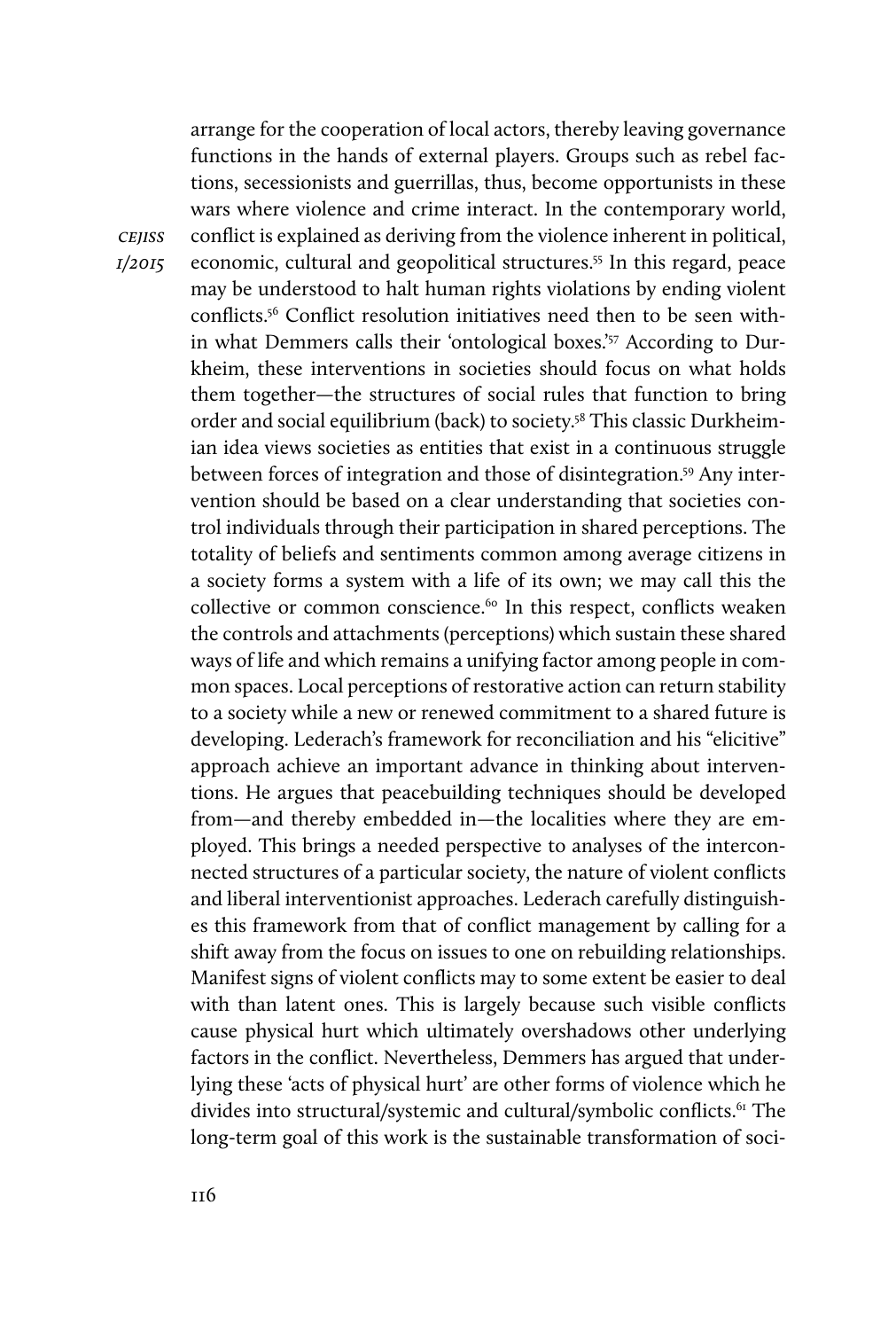eties. Here, Lederach proposes that the response to a violent and protracted conflict requires action beyond the traditional international relations methodology of conflict management. He suggests analysing the conflict as a social system which is 'peopled'; this means focusing on the relationships within that system. From this perspective, reconciliation is understood as work on relationships that may be trapped within deep-seated hatred, prejudice, racism and xenophobia. Given these primary factors and motivators of conflict, relational transformation must be rooted in the psycho-social and spiritual dimensions of society that traditionally have been seen as either irrelevant or outside the competency of international diplomacy.<sup>62</sup>

However, such processes call for adequate time and the existence of relatively free hands, two resources which unfortunately are not available.<sup>63</sup> In many instances, inequalities are embedded in the social structure. Modern conflicts are multi-causal in nature; the outcome of the interplay between the actors and structures that incubate these waves of violence, mobilised through ethnic, religious or other group identities. The human needs theory put forward by Azar and Gurr can perhaps summarise for us what detonates collective violence. Azar argues that new wars are protracted social conflicts that revolve around communal identities. Communities pursue protracted violent struggles for basic needs such as security, recognition and acceptance, fair access to political institutions and economic participation.<sup>64</sup> While this theory emphasises *needs deprivation,* it does not support the compartmentalising of conflict causes. In fact, Azar cautions against labelling conflicts as internal, international, religious, ethnic etc, because numerous cases do not fit into these categories. The compartmentalisation of a conflict, he notes, robs peacebuilding actors of the opportunity to adequately understand its causes. This allows social, economic and political ills to be reproduced through this form of intervention. An organic analysis of a conflict is also dangerous, he argues, since it imposes our understanding of the conflict on the blank slate of its genesis, maturity, reduction and termination.<sup>65</sup> As such, the termination of the conflict is equated unreflectively with a state of peace. This may either overstate the power of conflict resolution techniques or somewhat underestimate the serious factors behind collective acts of civil disobedience. In his project 'Minorities at Risk,' Gurr highlights four interrelated input variables that drive groups to engage in violent acts: ethno-cultural identities, collective incentives for political action,

*From Peacekeeping to Peace Enforcement and Back to Peacebuilding Dilemmas*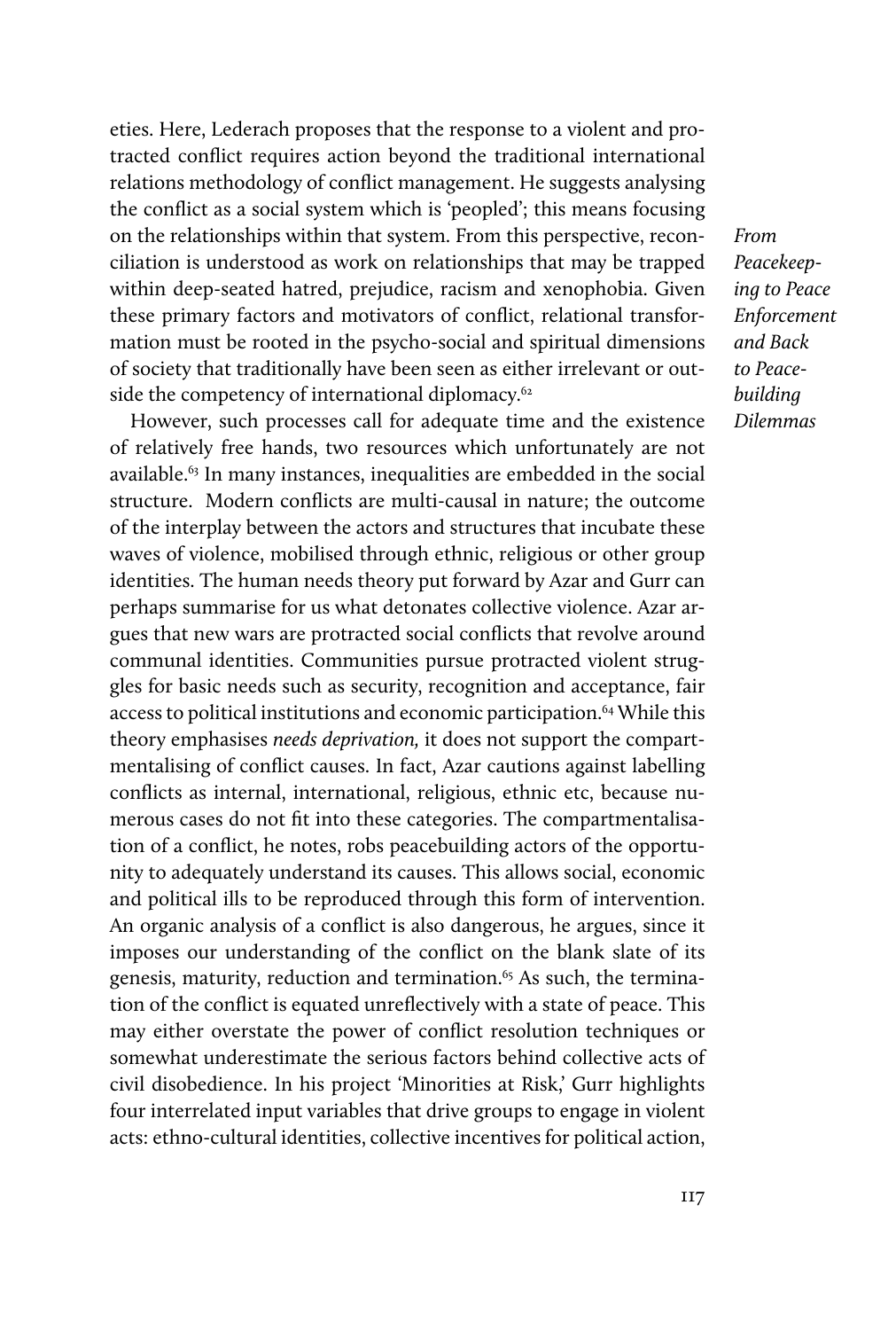group capacities for collective action and opportunities for group political actions.<sup>66</sup> This is the case because group members usually represent their disadvantages and seek redress not just with self-interest in mind, but expressing passion, self-righteousness and solidarity with

*cejiss 1/2015* their kin. By implication, *human needs theory* overrides state security and calls for conceptual and methodological frameworks for non-state actors including civil society organisations. This is a reminder of needs theory's finding that the repression and deprivation of needs coupled with structural factors, are root causes of protracted conflicts.

In his 2001 report to the UN Security Council on exit strategies for peacekeeping operations, the then secretary-general Kofi Annan wrote that

> domestic peace … becomes sustainable, not when all conflicts are removed from society,

> but when the natural conflicts of society can be resolved peacefully through the exercise

> of State sovereignty and, generally, participatory governance. In many cases, an effective strategy for realising that objective is to help warring parties to move their political and economic struggles from the battlefield and into an institutional framework where a peaceful settlement process can be engaged and future disputes can be addressed in a similar fashion. To facilitate such a transition, a mission's mandate should include peace-building and incorporate such elements as institution-building and the promotion of good governance and the rule of law, by assisting the parties to develop legitimate and broad-based institutions.

At the same time, Annan's *No Exit without Strategy* report identified three key objectives whose fulfilment 'often' results in successful peacebuilding: the consolidating of internal and external security; the strengthening of political institutions and good governance; and the promotion of economic and social rehabilitation and transformation*.* 67

From the report's wording, it is clear that the UN secretary-general recognised the difficulties of reconstructing a society from the drawing board as it emerges from a past of human rights violations. UN missions have sometimes notched up successes, achieving clear political milestones such as peace agreements, elections or functioning governments as they seek to jump-start countries into sustainable peace and full recovery. However, caution should be taken when trying to meas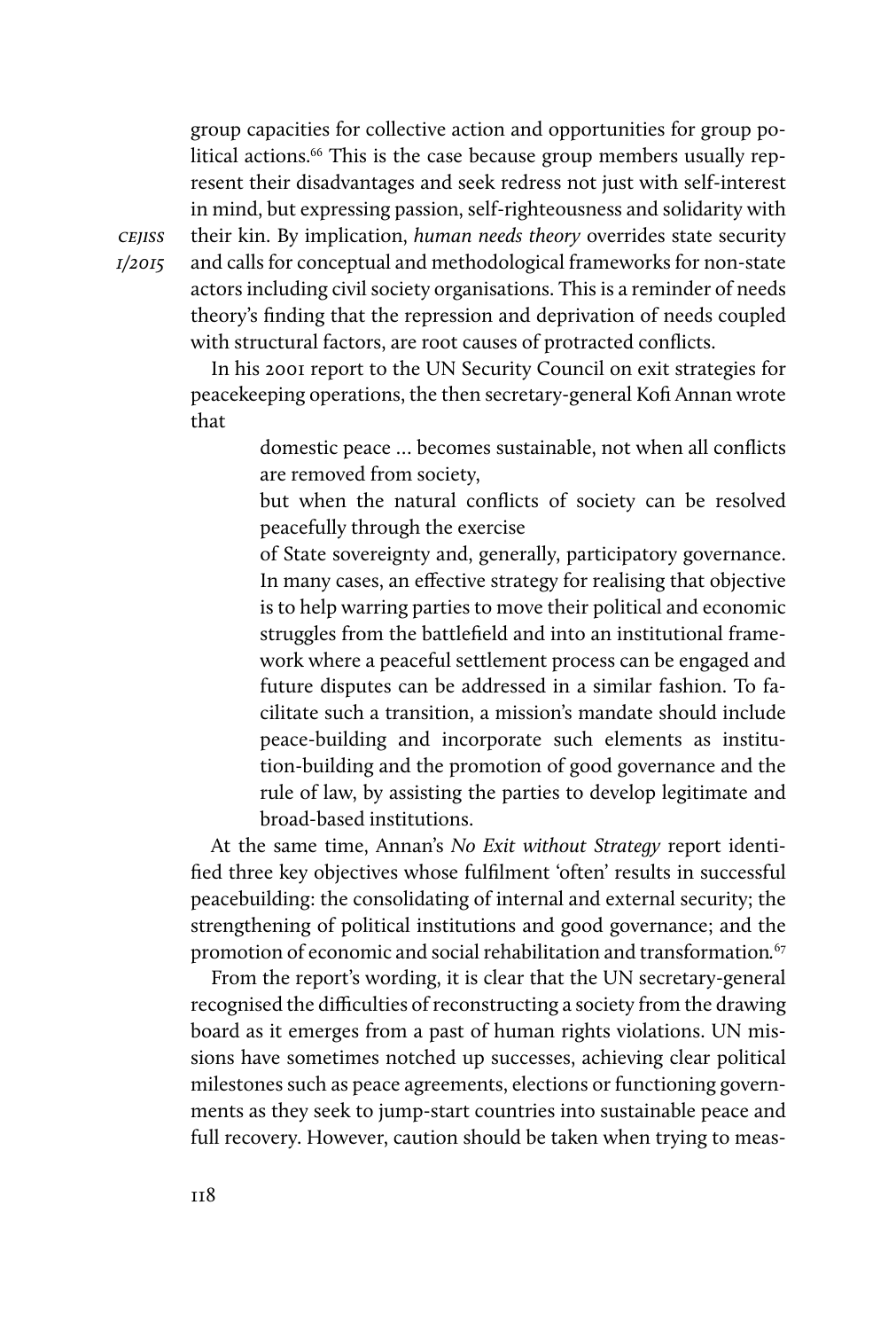ure world successes in a more objective manner. For instance, the UN supported the 1992 elections in Angola, but this did not end that country's crisis. In fact, it only set off serious waves of violence after Jonas Savimbi rejected the outcome of the elections. This is to argue that the signing of a peace agreement may merely set the stage for the unlocking of peacebuilding innovations that could add value to the overall post-conflict reconstruction effort. The success of those innovations may be traced in the enhanced security of ordinary people and the statistical reduction of deaths from violence, hunger and disease. These results are also shown in the robust and inclusive buy-in of affected populations in peacekeeping or peacebuilding operations.

Francis M. Kabosha

#### Peacebuilding Dilemmas and a Terminological Standoff

While peacebuilding emerged to address the shortcomings of peacekeeping work, the same dilemmas adhere persistently at the current crossroads between peacekeeping and peacebuilding practices. In some cases, the United Nations is challenged by its inadequate understanding of contexts that themselves breed misunderstandings about UN operations; this, in turn, reduces the levels of legitimacy and consent given to the global body. Pragmatic "peacebuilding from below" is a needed tool for cultivating cultures of peace in areas of armed conflict. There are also new appeals to "local ownership" in the peace discourse that signal a constructive engagement with the grassroots. These existing intervention frameworks have the potential to assist states, but there is less understanding of how they can be developed and implemented.68 Here it may be worth recalling Boulding's insight that cultures of peace can survive in small pockets and spaces even in the most violent of conflicts.<sup>69</sup> Their existence is related to the ways that local people regard situations, events and dynamics relevant to the conflict, the peace process and the peacekeeping mission's mandate. This includes local opinions, concerns, aspirations and priorities.<sup>70</sup>

For all the terminological innovations, there has not been simultaneous clarity about how these terms converge and circulate in the conflict resolution field. The identity of "locals" is especially unclear since other (non-"local") actors in the security environment of a warring country are usually non-existent in the reconstruction agenda. Examples include people living in the diaspora, immigrants, guerrilla fighters and other actors who shape the security environment based on hidden vested or illicit interests. Critically, peace actors also fail to ap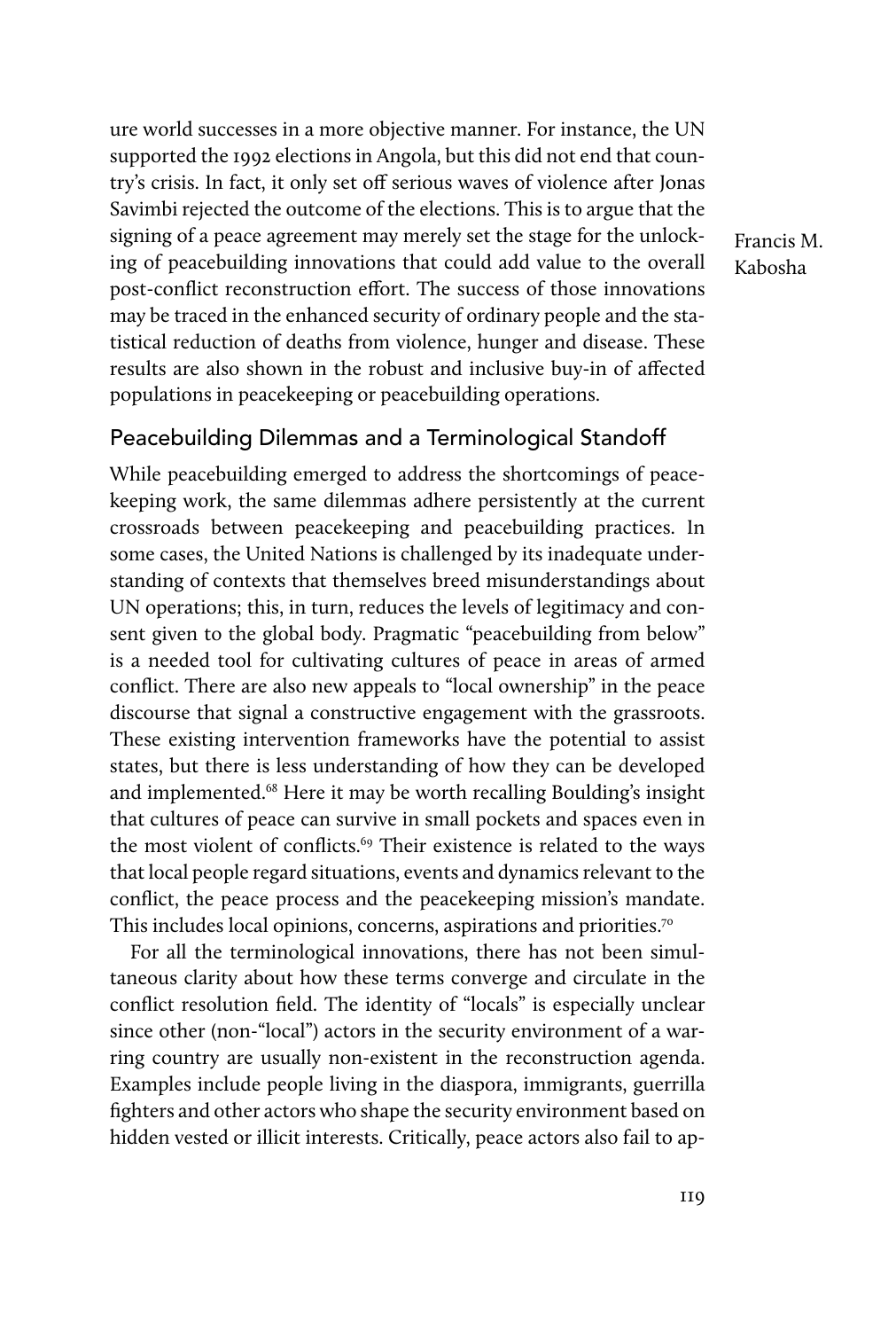preciate how "internationalised" (local, non-state) actors shift dynamically across social, cultural, economic and political structures. Ricigliano argues that changing terminology is not helpful unless it reflects a deeper change in how we think, how we act and the results we achieve on the ground.<sup>71</sup> Smith also points out that dilemmas have arisen elsewhere from over-descriptive mandates and the roles accorded to UN peace support operations.72 Some of these goals, he notes, are ironically contradictory, which may lead to the implementation of incoherent strategies in the field. In the Democratic Republic of the Congo (DRC), for example, the UN's mandate to protect civilians was contradicted by an additional mandate to work closely with and support the DRC government and its armed forces— often the perpetrators of violence against civilians.

Peacebuilding is not just about identifying and supporting social and civic structures that may prevent a relapse into violence. It goes beyond that simple definition by understanding the importance of identification and support when gathering local people's perceptions. The UN confirms that current practices rely heavily on its staff and standard mission interlocutors such as civil society representatives to capture local perceptions.73 Potential "spoilers" such as economic actors, armed groups and youth are rarely engaged in these efforts. As such, the fluid factors that drive societies into violence continue to evade current practices, having not been properly applied or understood.74 The question remains how operational activities can effectively build local capacity to deal with internal disputes amicably. Re-establishing state institutions that cannot handle problems related to the accurate perceptions of particular conflicts and their resolution, is a sign of a flawed process. In fact, it points to a negative relationship between ordinary citizens and government institutions. Harnessing and strengthening formal and informal mechanisms to mediate and negotiate grievances are essential if we are to ensure resilient state-society and relations and prevent future conflict. 75

It is local perceptions that are the interface between international support and other realities on the ground. A process of change is healthy if the means of change do not cause harm; ideally, they should also improve groups' ability to effect more change in the fact.<sup>76</sup> Here, the emancipatory approach is generally seen as an avenue for achieving sustainable peacebuilding: Duffield refers to this approach as one that enhances solidarity among the governed $77$  while Pugh sees it as a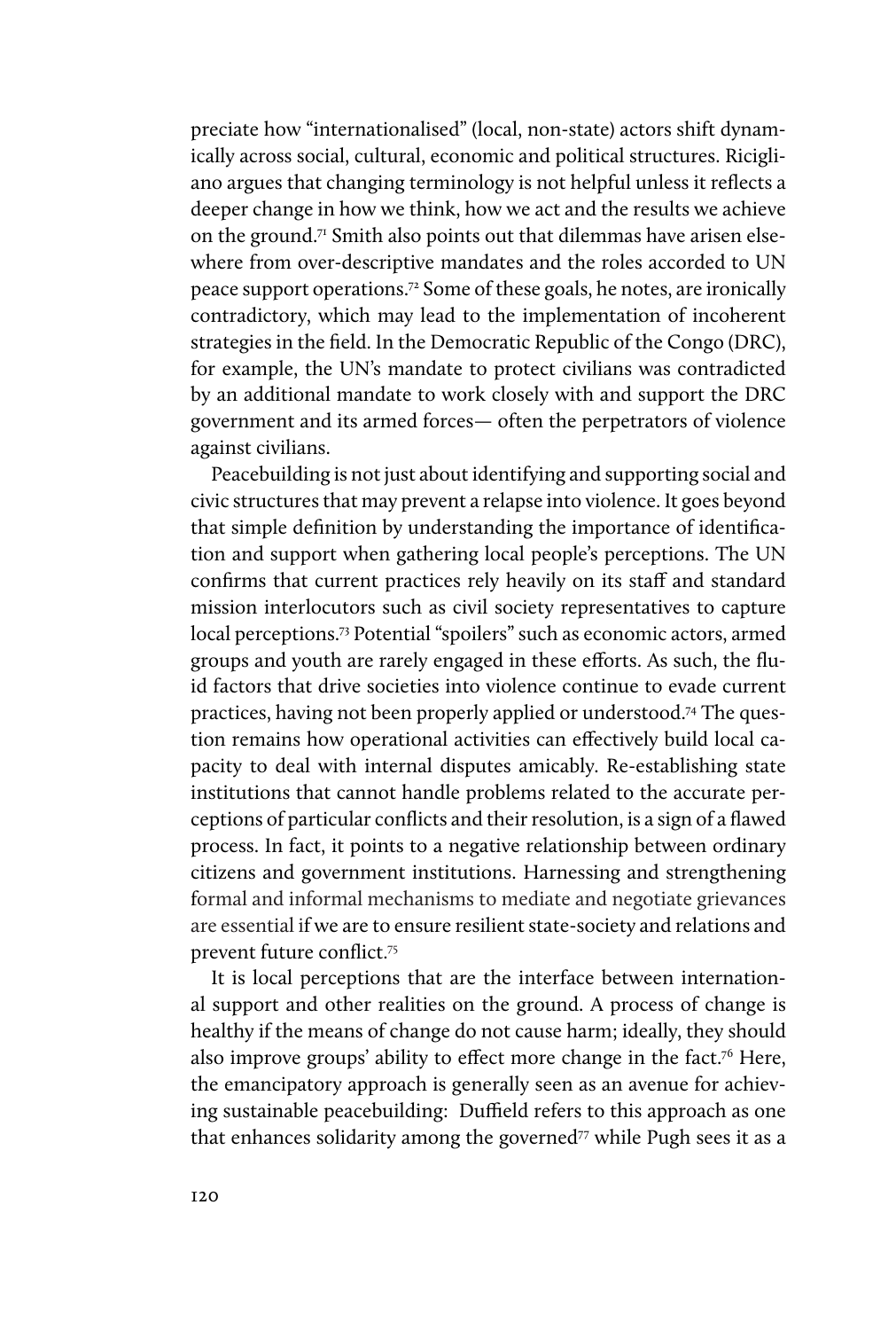process involving greater participation by local actors.78 Such an approach is crucial for the championing of the bottom-up policies that are needed to empower individuals in affected populations and free them from the prescriptions of external actors.79 These policies can respond to the fluid nature of contemporary wars that are characterised by such highly complex causes and resolutions. As Sir Emyr Jones Parry, (former UK permanent representative to the UN observes), 'there is no regular sequence in how conflicts end, peace is re-established and stability ensues.'80 Fostering a sense of ownership is a practical way to tie a partnership in agenda-setting to a broader and deeper understanding of the conflict. "Perceptionist" thinking allows for a more refined understanding of how new wars emerge from multiple embedded conflicts, which are at once undergoing various stages of escalation and de-escalation.

*From Peacekeeping to Peace Enforcement and Back to Peacebuilding Dilemmas*

In parallel with the state-centred approach, the emancipatory agenda calls for the furthering of a human security standpoint which stresses the value of individuals, groups and communities for sustainable security.81 In this regard, the UN has learnt from its experiences in Somalia that peace cannot be forced on a society; it has to be won over time. Any gaps between international expectations and local perceptions, expectations and capacities must be recognised and addressed. This is important because these local positions not only create a historical understanding of the conflict, but highlight the present context and realign societal hope and vision before any peacebuilding strategies are implemented. Local partnerships, participation, ownership and wisdom are all to be emphasised. As Muggah (and others) have noted, localised customary structures are often perceived as more effective and legitimate than state institutions.<sup>82</sup>

In this respect, internationally supported peacebuilding has undergone a local turn, with the buy-in of local people being regarded as an essential ingredient for sustainable and effective peace. Identifying how a conflict is regulated, organised and executed gives us distinct pathways to understand how, when and to what end support for these informal nodes of authority may contribute to peacebuilding at a conflict's end.<sup>83</sup> Positive change can be achieved by supporting locally led approaches to peacebuilding in specific conflict situations as a global goal while also ensuring that these interventions remain true to core principles.84 Persuading stakeholders to work collaboratively requires signalling a real break with the past and developing mechanisms to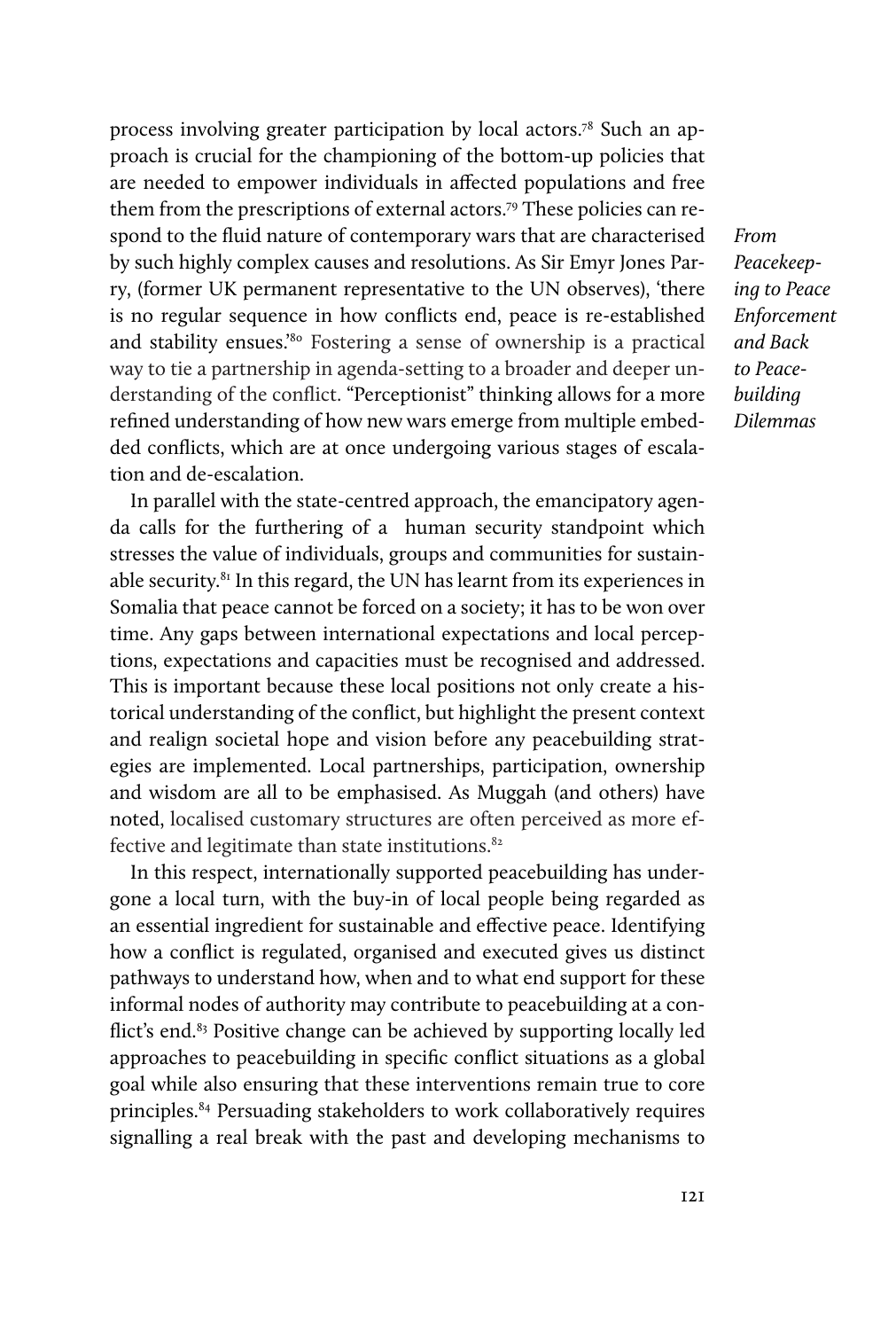lock in these changes and show that they will not be reversed.<sup>85</sup>

In the peacebuilding context, the local is equated with authenticity, acceptance and the conferring of legitimacy on a process. Indeed, the term "local" could be seen as a signifier of many of the encompassing positive norms of the UN such as honesty, impartiality, community solidarity and sustainability. It is a word that allows the UN to highlight its neutrality in a conflict in the face of large-scale operations. It follows that the UN has the opportunity to define, characterise, sustain and neutralise its operations vis-à-vis local tensions. Since "local" is used instrumentally and has meaning attached it, the United Nations' dilemma is how to implement its operations in line with localism; this refers not to any rigid or geographical fact but to the elasticity of what defines the "local" population. Once the elasticity in the definition and its application are contextualised properly, the prospects of using the term accurately in relation to peacebuilding and conflict resolution are promising.

Unfortunately, international peacebuilding imposes a series of imaginaries on war-torn societies as a means of interpreting them. By its nature, peacebuilding is an elastic concept which can be defined broadly or narrowly, and there is no universal agreement about its precise parameters. Nevertheless, Boutros-Ghali has defined peacebuilding as 'action to identify and support structures which will tend to strengthen and solidify peace in order to avoid a relapse into conflict.<sup>'86</sup> This means that the UN cannot create the conditions for its own success but must foster those already existing in the areas of its intervention. Simplistic narratives about the "local," however, reveal the tendency of international peace builders to objectify people and spaces as a method of reducing target populations. People are neatly categorised as "victims," "perpetrators," "refugees," "IDPs" etc. while their spaces are also reduced to the predetermined categories of "safe," "war-torn," "green zone," "red zone," "refugee/IDP camps," "rebel-held territory," etc. Approaching people and places as "local," thus, runs the risk of turning communities into immobile objects in a globalised context, so that they lack the agency for an inclusive recovery process. This approach may also exaggerate the purity of local realities, thereby blurring entry points for external leverage in sustainable post-conflict reconstruction.

Despite these conceptual ambiguities, peacebuilding is unlikely to be sustainable in research or practice without a turn to local terminol-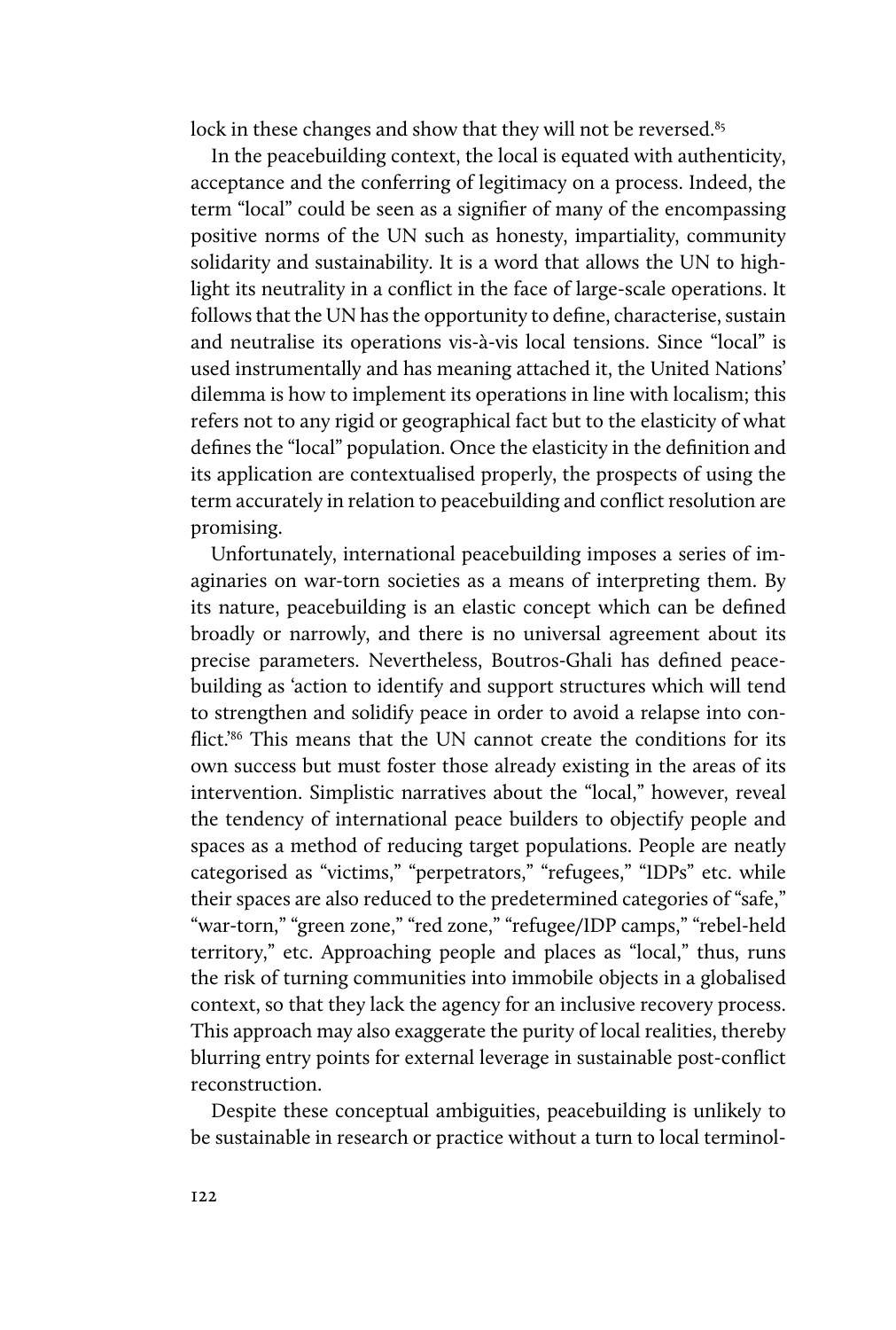ogy. The local may be the antidote to the perceived shortcomings of the elite-coined, top-down model used to design and implement UN intervention programmes. It may be inferred that UN success depends in part on peace builders' abilities to read the local politics of a particular conflict and recognise where and when the necessary conditions for peacebuilding obtain or can be fostered and where and when they do not exist.87 The concept of local ownership has, thus, established itself as one of the key principles of UN operations. The localisation of an intervention – or to put it more simply, the creating of the "local" – should ostensibly be democratic and in line with human rights protection, the rule of law, justice and economic development.<sup>88</sup>

Francis M. Kabosha

## Conclusion

As shown, the development of peacekeeping remains one of the United Nations' major tools in war zones. It is as stage-setter for other peacebuilding activities that now face numerous methodological challenges as well as a standoff over terminology. The UN's efforts to engage sustainably with populations at sites of intervention are weakened by highly subjective assumptions that distort both the meaning and effectiveness of the local/non-local distinction. These societies are considered to be dormant, ill-resourced, incapable or inexperienced while outsiders are capable, resourceful and experienced. These are the views that shape the perspectives attached to conflicts and the opportunities for their resolution. It is only through a clear understanding of local perceptions about conflicts that interveners' imaginary narratives about locals will be checked and protected against.

By using a bottom-up approach to engage with conflict-affected populations, the United Nations reinforces its interventionist regime in conflict zones. The perceptionist model can therefore be deployed as a framework to counter asymmetrical relationships and develop a more balanced partnership between "insiders" and "outsiders" in international peacebuilding activities. Currently, the local ownership concept calls for a complete reorientation towards approaches that put high value on both home-grown solutions and locally driven partnerships.89 At the same time, the concept legitimises the entire UN interventionist system. In this sense, rather than being remote and peripheral, the local should be seen as central to modern UN multi-dimensional peace reconstruction systems in destroyed states. The relations that produce sustainable reconstructions of peace are embedded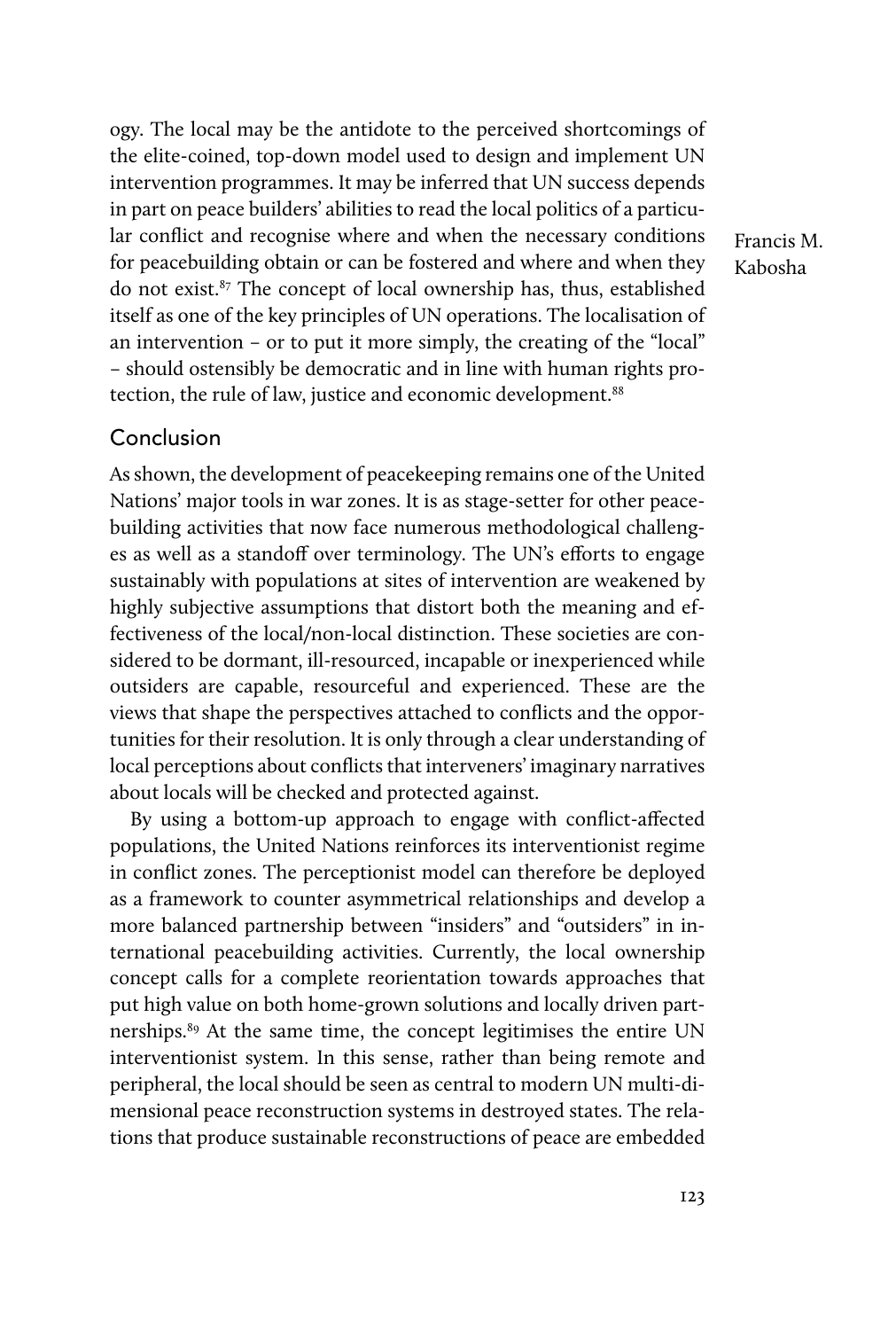in the binary symmetrical attachments of local and non-local actors. This holds true because conflicts emanate from the "indigenised" social structures that fragment societies. As such, the "indigenisation" of peacebuilding measures so that they are rooted within these societies is the right way forward. The success of peacekeeping depends on the existence of clear systems for checking and protecting the processes of collecting local observations, as well as systems for probing information sources. This implies not only broadening local participation, but also legitimising the local ownership of the peace process. \*\*\*

Francis M. Kabosha is Civil Affairs Officer with the Department of Peacekeeping Operations of the United Nations. He can be reached at fmkabosha@yahoo.co.uk.

\*\* Please note that the views, omissions and any factual errors contained in this study should be attributed to the author and in no way reflect the positions of his current or former employers.

#### **Notes**

- 1 Miltiadis Sarigiannidis (2007), 'Legal Discourses on Peacemaking/Peacekeeping/Peacebuilding: International Law as a New Topos for Human Security,' *International Journal* 62:3, p. 527.
- 2 Michael W. Doyle (1998), 'Discovering the Limits and Potential of Peacekeeping,' in Michael W. Doyle and Olara A. Otunno (eds), *Peacemaking and Peacekeeping for the New Century*, Rowman and Littlefield Publishers, p. 3.
- 3 Ramsbotham et al. (2005), p. 134. Oliver Ramsbotham, Tom Woodhouse and Hugh Miall (2005), *Contemporary Conflict Resolution*, Polity Press.
- 4 Oliver P. Richmond (2004), 'UN Peace Operations and the Dilemma of the Peacebuilding Consensus,' *International Peacekeeping* 11(1), pp. 83-101.
- 5 Ramsbotham (et al) (2005), p. 133.
- 6 Angela Raven-Roberts (2005), 'Gender Mainstreaming in the United Nations Peacekeeping: Talking the Talk, Tripping over the Walk,' in Mazurana Dyan, Angela Raven-Roberts and Jane Parpart (eds) (2005), *Gender, Conflict and Peacekeeping*, Rowman and Littlefield Publishers, pp. 43-63.
- 7 Ramsbotham, (et al) (2005), p.134; Robert Rubinstein (2008), *Peacekeeping under Fire: Culture and Intervention*, Boulder, CO: Paradigm, pp. 23–31.
- 8 A. B. Fetherston (1994), *Towards a Theory of United Nations Peacekeeping*, Basingstoke: Macmillan.
- 9 Oliver P. Richmond (2008), *Peace in International Relations*, Routledge, p. 100.

*cejiss 1/2015*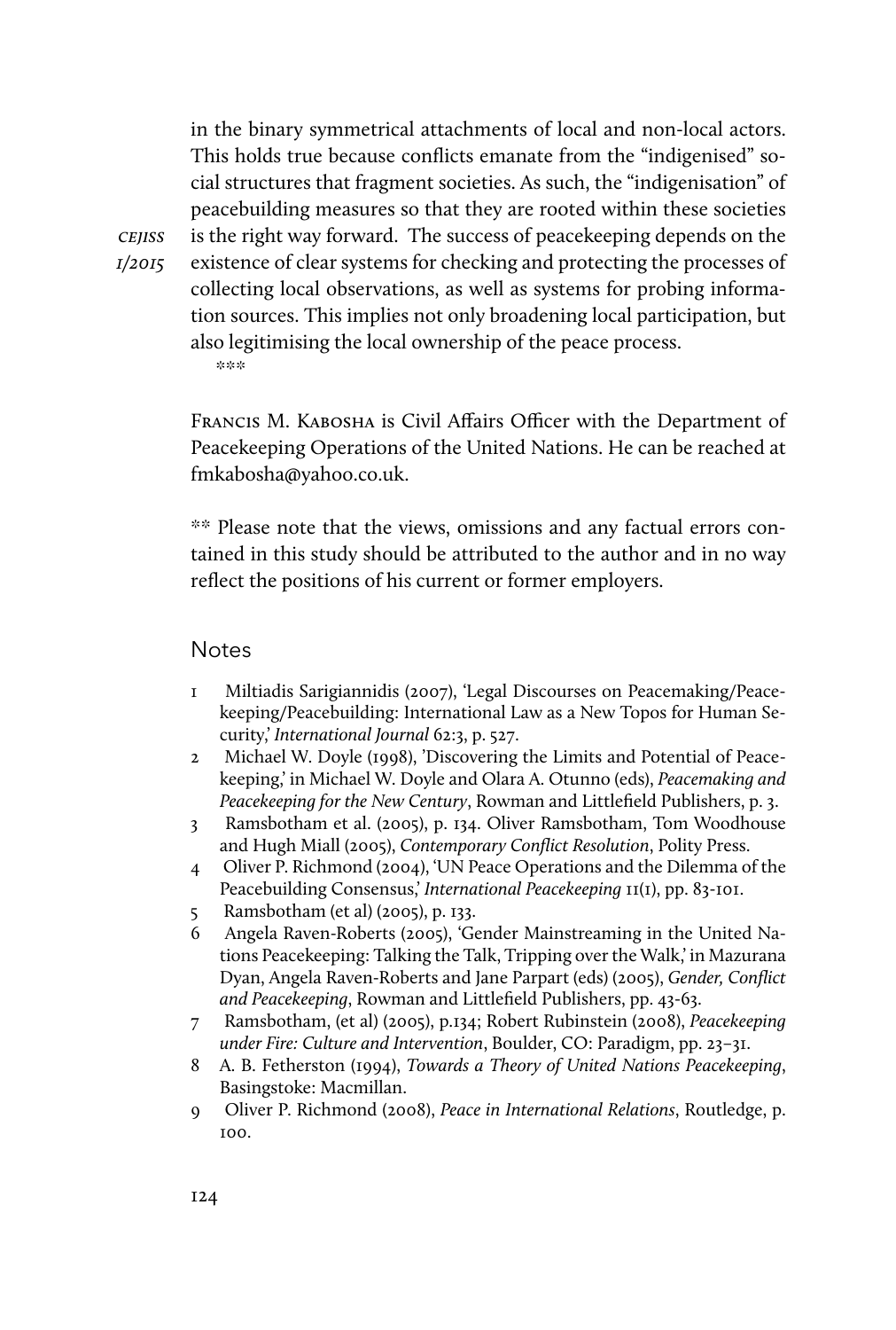- 10 Alex J. Bellamy (2004), 'The "Next Stage" in Peace Operations Theory?' *International Peacekeeping* 11(1), p. 22.
- 11 Richmond (2008), p. 101.
- 12 Doyle (1998), p. 1.
- 13 Bellamy (2004), p.22.
- 14 Ramsbotham et al. (2005), p. 135.
- 15 Doyle (1998), p. 1.
- 16 Raven-Roberts (2005).
- 17 Damian Lilly (2002), *The Peacebuilding Dimension of Civil-Military Relations in Complex Emergencies: A Briefing Paper*, International Alert, p. 4.
- 18 Richmond (2008), p. 101.
- 19 Kathleen M. Jennings and Anja T. Kaspersen (2008), 'Introduction: Integration Revisited,' *International Peacekeeping* 15(4), p. 444.
- 20 Robert M. Perito (2007), *Guide for Participants in Peace, Stability and Relief Operation*, Washington D.C.: United States Institute of Peace Press, pp. 32- 33.
- 21 Ibid, p. 33.
- 22 Jennings and Kaspersen (2008), p. 445.
- 23 Jim Whitman and David Pocock (eds.) (1996), *After Rwanda: The Coordination of United Nations Humanitarian Assistance*, Macmillan Press.
- 24 Susanna P. Campbell and Ania T. Kaspersen (2008),'The UN's Reforms: Confronting Integration Barriers,' *International Peacekeeping* 15(4), p. 471.
- 25 Alan Doss (2008), 'Eyewitness: Crisis, Contention and Coherence Reflections from the Field,' *International Peacekeeping* 15(4), p. 579.
- 26 Ramsbotham et al. (2005), p. 135.
- 27 Maria Kianni (2004),'The Changing Dimensions of UN Peacekeeping,' *Strategic Studies* 24(1), available at:
- <www.issi.org.pk/journal>; Roland Paris (2003),' Peacekeeping and the Constraints of Global Culture,' *European Journal of International Affairs* 9(3), pp. 441-473.
- 28 Fetherston (2000), 'Peacekeeping, Conflict Resolution and Peacebuilding: A Reconsideration of Theoretical Frameworks,' in Tom Woodhouse and Oliver Ramsbotham (eds), *Peacekeeping and Conflict Resolution*, London and Portland, pp. 190-218, 'Peacekeeping for a New Era: Why Theory Matters,' *Global Dialogue* 2(2).
- 29 Rubinstein (2008).
- 30 Alex de Waal (2009), 'Mission without End? Peacekeeping in the African Political Marketplace,' *International Affairs* 85(1), p. 100.
- 31 Bellamy (2004), p. 22.
- 32 David Chandler (2010), *International Statebuilding: The Rise of Post-Liberal Governance*, Routledge, p.1.
- 33 Report of the Secretary-General, 'Strengthening the Capacity of the United Nations to Manage and Sustain Peacekeeping Operations' (2010) UN Doc A/65/624.

35 Victoria K. Holt and Beckman C. Tobias (2006), *The Impossible Mandate? Military Preparedness, the Responsibility to Protect and Modern Peace Opera-*

*From Peacekeeping to Peace Enforcement and Back to Peacebuilding Dilemmas*

<sup>34</sup> Ibid.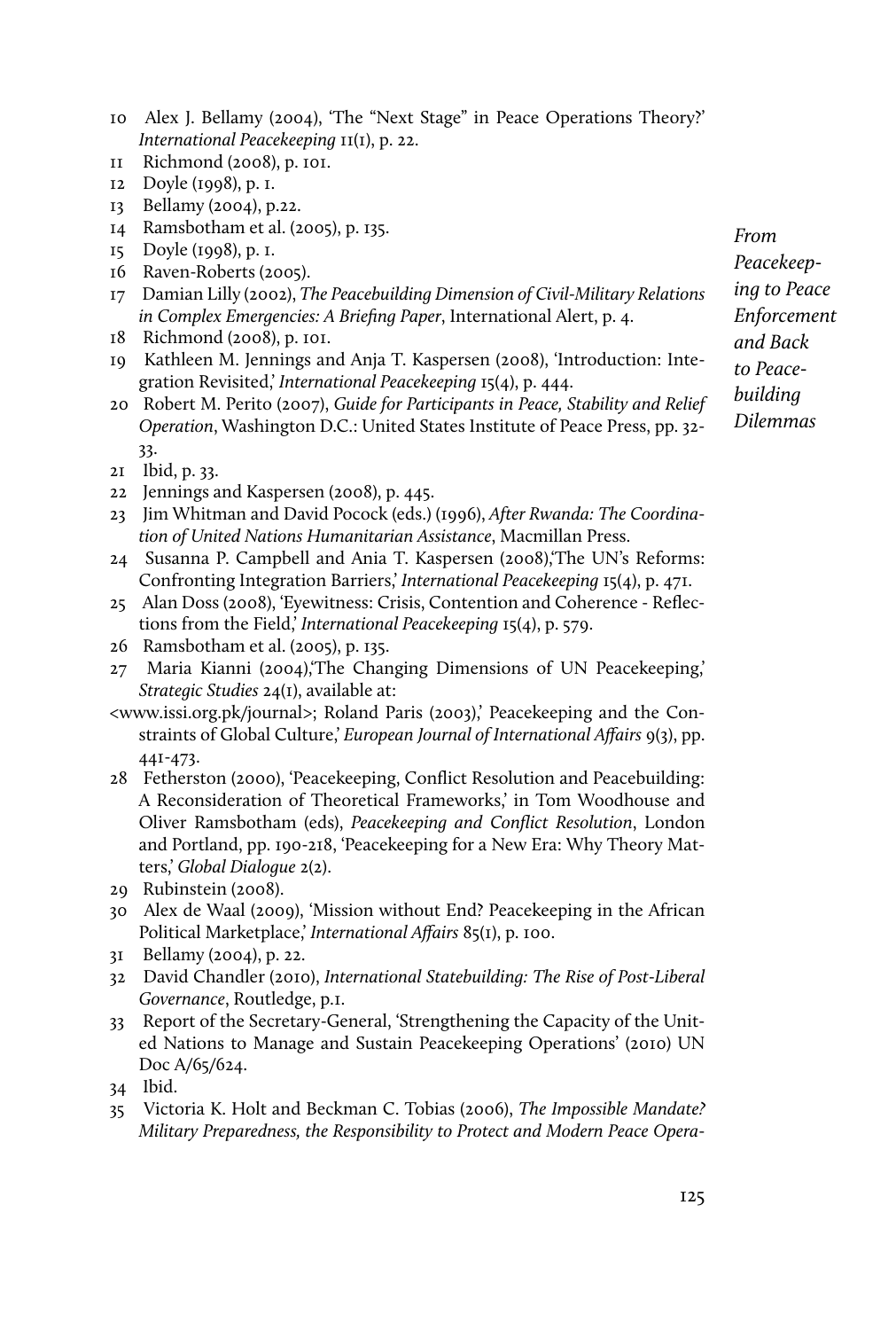*tions*, Washington DC: Henry L. Stimson Center.

- 36 Jessie Banfield (2014),'Crime and Conflict, The New Challenge for Peacebuilding,' *International Alert*, p. 7
- 37 Richmond (2004).
- 38 Michael Pugh (2002),'Peacekeeping and Critical Theory,' *BISA*, London School of Economics;

*cejiss* Michael Pugh (2005), 'The Political Economy of Peacebuilding: A Critical The-

- ory Perspective,' I*nternational Journal of Peace Studies* 10(2), pp. 23-42.
- 39 Henning Haugerudbraaten (1998), 'Peacebuilding: Six Dimensions and Two Concepts,' *African Security Review* 7 (6).
- 40 Lilly (2002), p. 3.
- 41 Pugh (2005), pp. 37-38.
- 42 Johan Galtung (1996), *Peace by Peaceful Means, Peace and Conflict, Development and Civilization*, London, Sage.
- 43 John Paul Lederach (1997), *Building Peace: Sustainable Reconciliation in Divided Societies* Washington, D.C.: United States Institute of Peace Press.
- 44 Hannah Neumann (2011), 'Taking a Micro-social Perspective of Impact of Peacebuilding Interventions on Rural Citizens: Case Study of a Liberian Community,' *Journal of Peace, Conflict and Development*, 18, p. 48.
- 45 John Heathershaw (2008), 'Unpacking the Liberal Peace: The Dividing and Merging of Peacebuilding Discourses,' *Millennium – Journal of International Studies*, 36, p. 607.
- 46 M. N. Barnett (2006), 'Building a Republican Peace: Stabilizing States After War,' *International Security* 30(4), pp. 87-112.
- 47 Richmond (2004), p. 87.
- 48 Chandler (2010), p. 1.
- 49 Richmond (2004), p. 88.
- 50 Chandler (2010), p. 48.
- 51 Richmond (2004), p. 89.
- 52 Roland Paris (2002), 'International Peacebuilding and the "Mission Civilisatrice"' *Review of International Studies*, 28(4).
- 53 Lilly (2002). p. 6.
- 54 Ibid, p. 13.
- 55 Jolle Demmers (2012), *Theories of Violent Conflict: An Introduction*, Routledge, p. 55.
- 56 David Chandler (2002), *From Kosovo to Kabul: Human Rights and International Intervention*, London, Pluto, p. 194.
- 57 Demmers (2012).
- 58 Ibid.
- 59 Ibid.
- 60 Durkheim quoted in Demmers (2012), p. 55.
- 61 Demmers (2012),p. 56.
- 62 Lederach (1997), p. 29.
- 63 Demmers (2012).p. 67.
- 64 Edward Azar (1991), 'The Analysis and Management of Protracted Social Conflict,' in J. Volkan, J. Montville and D. Julius (eds.) (1991), *The Psychodynamics of International Relationships*, vol. 2, Lexington, NY: D.C. Heath.